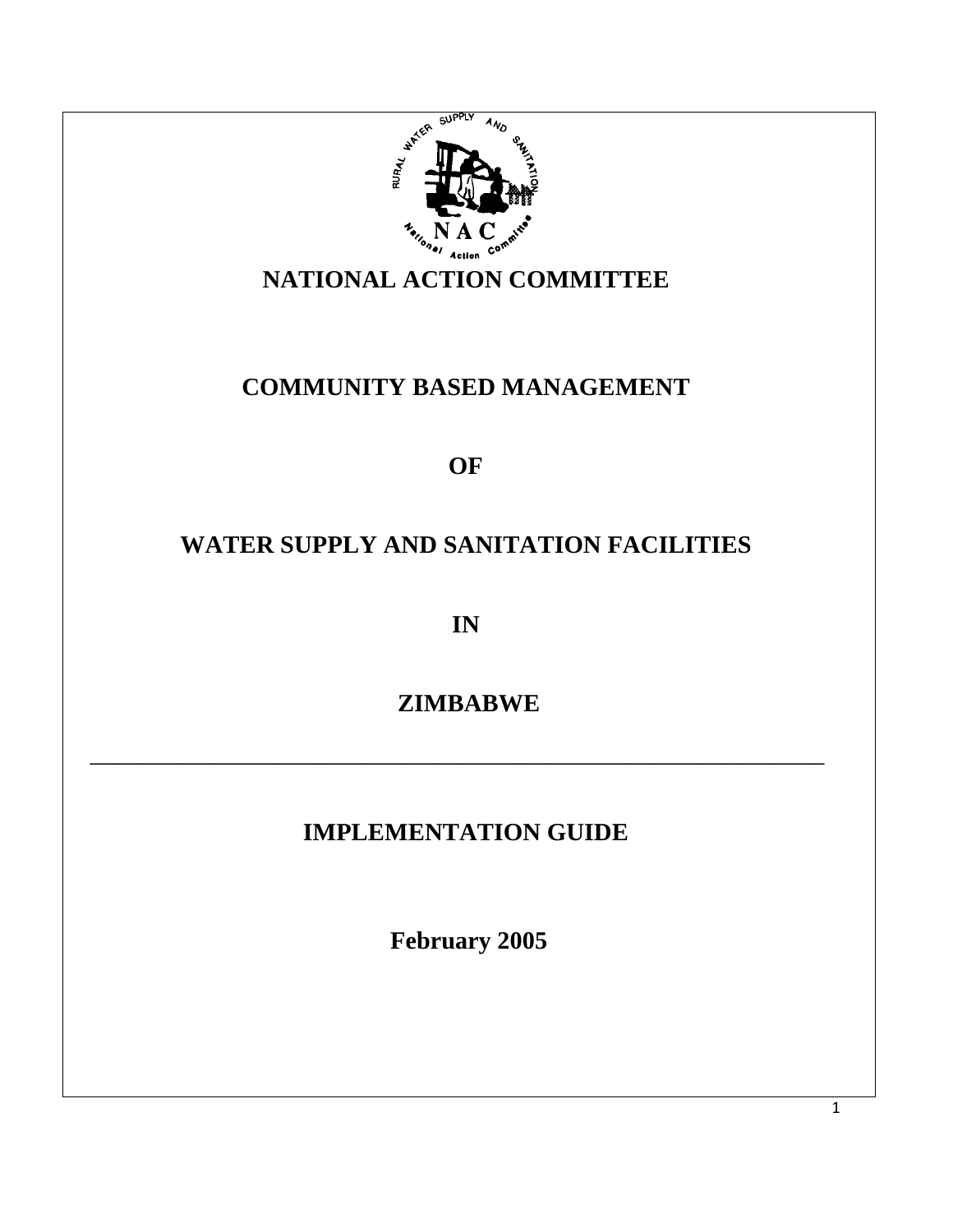## **Prepared By:**

This guide was prepared by the National Action Committee (NAC) for Rural Water Supply and Sanitation Programme, with facilitation support from the Institute of Water and Sanitation Development (IWSD), for use by the institutions and organisations involved in the water and sanitation sector in Zimbabwe. The National Action Committee is an inter-ministerial committee tasked with the responsibility of coordinating and mobilizing resources for the development of water and sanitation facilities in rural areas of Zimbabwe including the resettlement areas.

The NAC is made up of the following agencies:

- Ministry of Local Government, Public Works and National Housing
- Ministry of Youth Development, Gender and Employment Creation and Cooperatives
- Ministry of Health and Child Welfare
- District Development Fund
- Ministry of Water Resources and Infrastructural Development
- Department of Water Development
- AREX
- Ministry of Finance and Economic Development
- Department of Physical Planning
- Zimbabwe National Water Authority

 The NAC operates through Provincial Water and Sanitation Sub-Committees (PWSSSCs) and District Water Supply and Sanitation Sub-committees (DWSSCs) at provincial and district levels respectively. Other active sub-committees of the NAC are in place to coordinate specific activities such as technology development, programme planning and financing, sustainability and issues of gender. At the national level, the day to day coordination and implementation of NAC resolutions is done by the NAC's executive arm, the National Coordination Unit (NCU) based in the Ministry of Water Resources and Infrastructural Development.

The Institute of Water and Sanitation Development is a Zimbabwean non profit organisation aiming to build capacity in the water and sanitation sector through training, research, information dissemination and consultancy services.

This document was further revised in 2005 with the facilitation of Messrs S. Makanga and B. T. Majaya of MakConsult.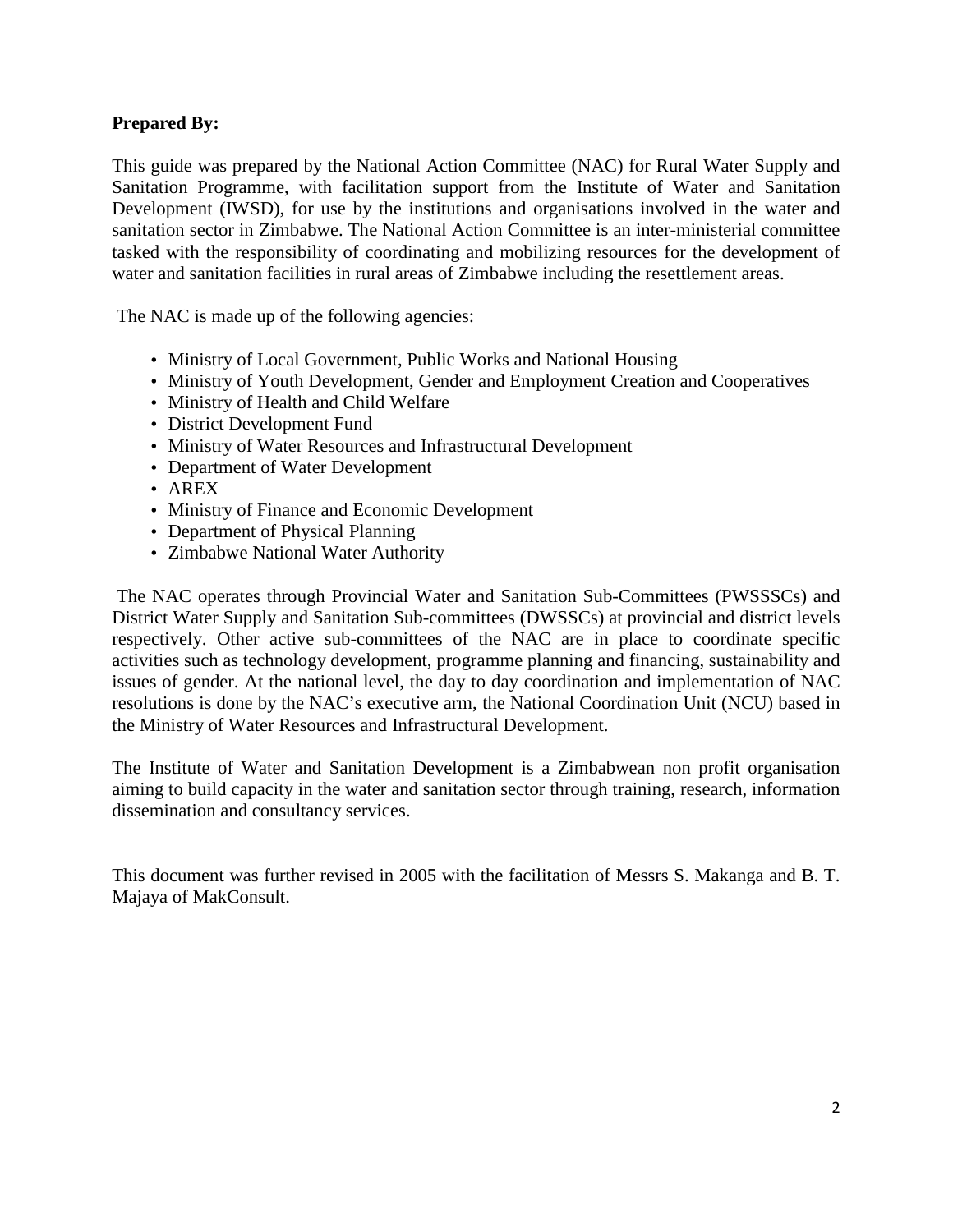### **Acknowledgement**

 The documentation team would like to thank the National Action Committee for Rural Water Supply and Sanitation Development, for making this documentation possible. Special thanks go to the National Co-ordinator Mr G. Nhunhama for his support and guidance.

We would also like to thank all those people who were involved in the drafting of CBM principles, and their adoption. The principles form a major basis upon which these guidelines were developed.

We also like to extend our many thanks to Miss F B Taruvinga for providing secretarial services during the drafting of these guidelines.

Of special mention is UNICEF for the financial support fro the revision of this document in February 2005. In addition, the NAC would also want to thank Messrs S. Makanga and B. T. Majaya of MakConsult for facilitating the revision and updating process.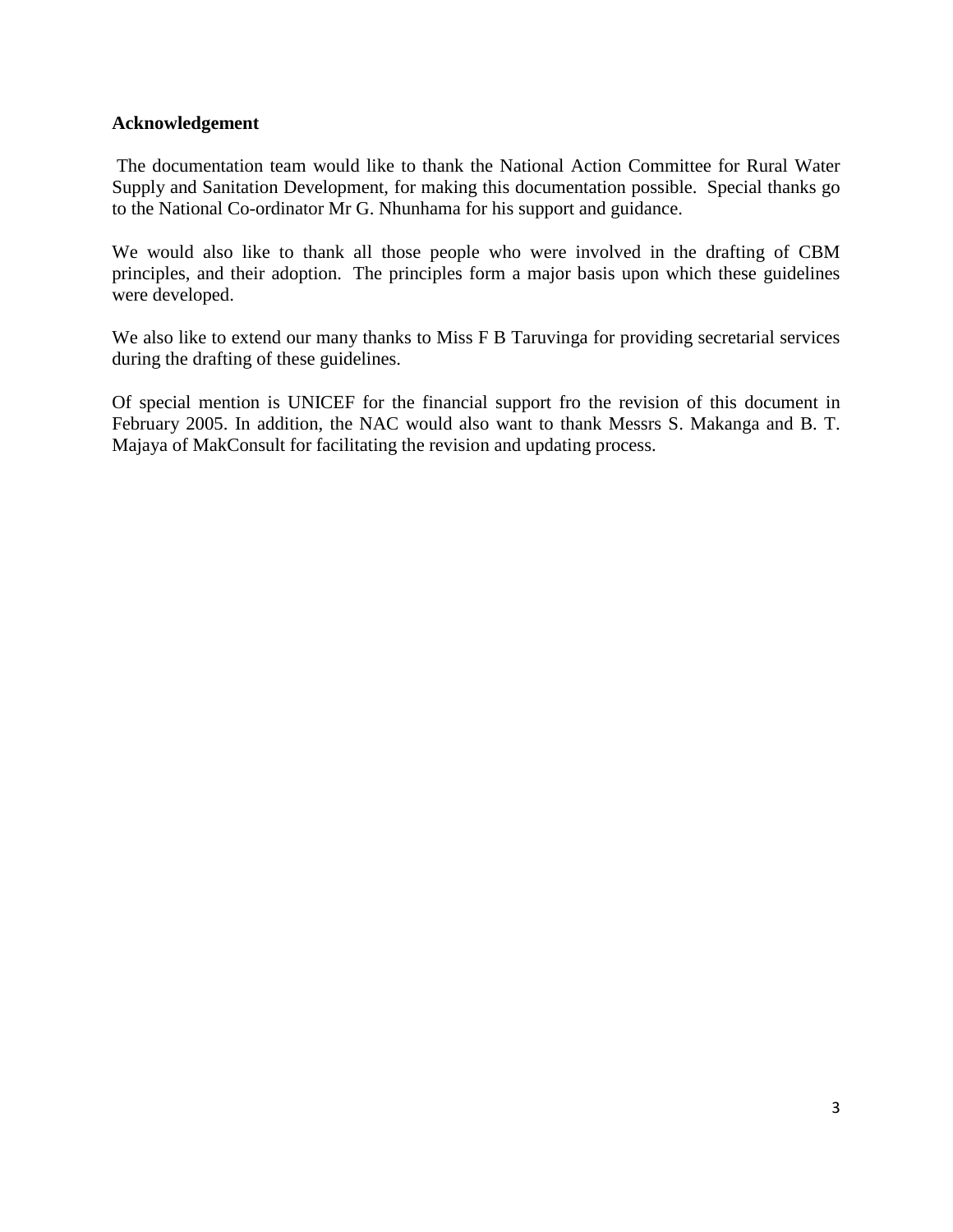## **Abbreviations**

| <b>CBM</b>    | - Community Based Management                                     |
|---------------|------------------------------------------------------------------|
| <b>DMT</b>    | - District Maintenance Team                                      |
| <b>DWSSC</b>  | - District Water and Sanitation Sub-Committee                    |
| <b>IWSD</b>   | - Institute of Water and Sanitation                              |
| <b>MLGNH</b>  | - Ministry of Local Government Public Works and National Housing |
| <b>MNAECC</b> | - Ministry of Youth Development, Gender and Employment Creation  |
| <b>MOHCW</b>  | - Ministry of Health and Child Welfare                           |
| <b>MWRID</b>  | - Ministry of Water Resources and Infrastructural Development    |
| <b>NAC</b>    | - National Action Committee                                      |
| <b>NCU</b>    | - National Coordination Unit                                     |
| O & M         | - Operation and Maintenance                                      |
| PHHE          | - Participatory Health and Hygiene Education                     |
| <b>RCDF</b>   | - Rural Capital Development Fund                                 |
| <b>RDC</b>    | - Rural District Council                                         |
| <b>RDDC</b>   | - Rural District Development Committee                           |
| <b>TOR</b>    | - Terms of Reference                                             |
| VBCI          | - Village Based Consultative Inventory                           |
| <b>VPM</b>    | - Village Pump Mechanic                                          |
| <b>WPMC</b>   | - Water Point Management Committee                               |
| <b>WSS</b>    | - Provincial Water and Sanitation Sub-Committee                  |
| <b>ZINWA</b>  | - Zimbabwe National Water Authority                              |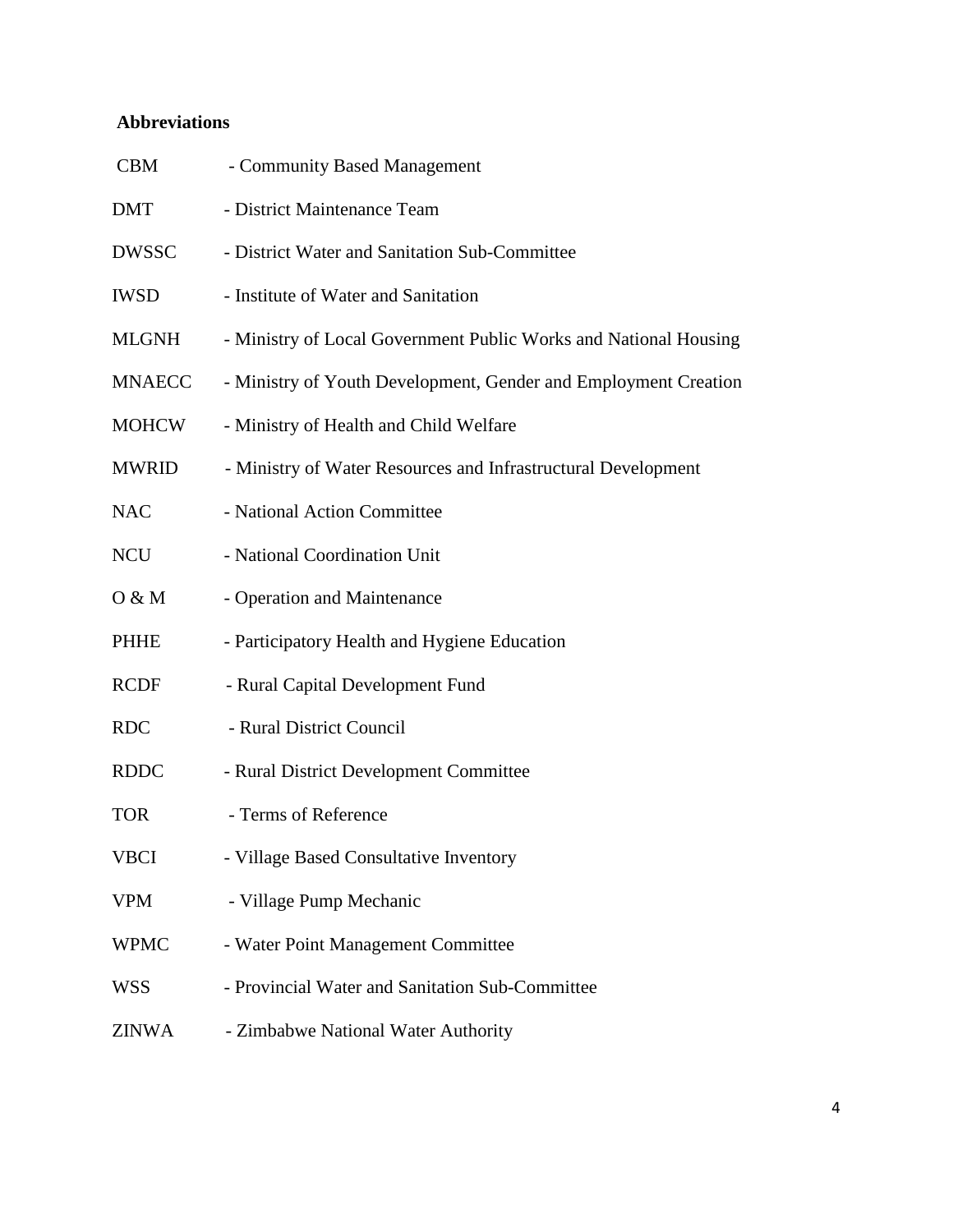## **1.0 Introduction**

 The NAC has adopted Community Based Management (CBM) system for the development of the Rural Water and Sanitation Programme.

 The purpose of this Guide is to provide water and sanitation programme with a framework on *how to implement CBM,* in Zimbabwe.

This Guide contains:

- a brief background to Water Supply and Sanitation development in Zimbabwe,
- an outline of the problems encountered with initial system of Operation and Maintenance of facilities,
- institutional weaknesses
- the concept of CBM and its guiding principles;
- An outline of how to implement CBM and some hints on managing training sessions and meetings.

Guidelines on the implementation of CBM are divided into 3 phases summarised in Table 1.

## Table 1: **Main Phases of CBM**

|                        | <b>Phase Main Activities</b>                                                                                                                                                                                                                                                                                                                                                                                                                                                                |
|------------------------|---------------------------------------------------------------------------------------------------------------------------------------------------------------------------------------------------------------------------------------------------------------------------------------------------------------------------------------------------------------------------------------------------------------------------------------------------------------------------------------------|
|                        | Phase Focuses on Setting up the Framework. In this phase all stakeholders put in place<br>measures to ensure the smooth launching of CBM.                                                                                                                                                                                                                                                                                                                                                   |
| Phase<br>2             | Focuses on building the capacity of the major stakeholders to effectively play their<br>roles. This is a continuous process, which should be reviewed internally (by the<br>communities) and externally (by the RDC and other interested parties) on a regular<br>basis, for effective implementation. Progressively capacity building should be<br>internalized within the community groups to allow for effective multiplier effect on the<br>basis of a villager-train-villager process. |
| Phase<br>$\mathcal{R}$ | Focuses on consolidating the CBM process and provides operational monitoring tools<br>for both communities and RDCs to assess the implementation process. This section is<br>structured to give quick checklist on what needs to be put in place for effective CBM<br>to take root.                                                                                                                                                                                                         |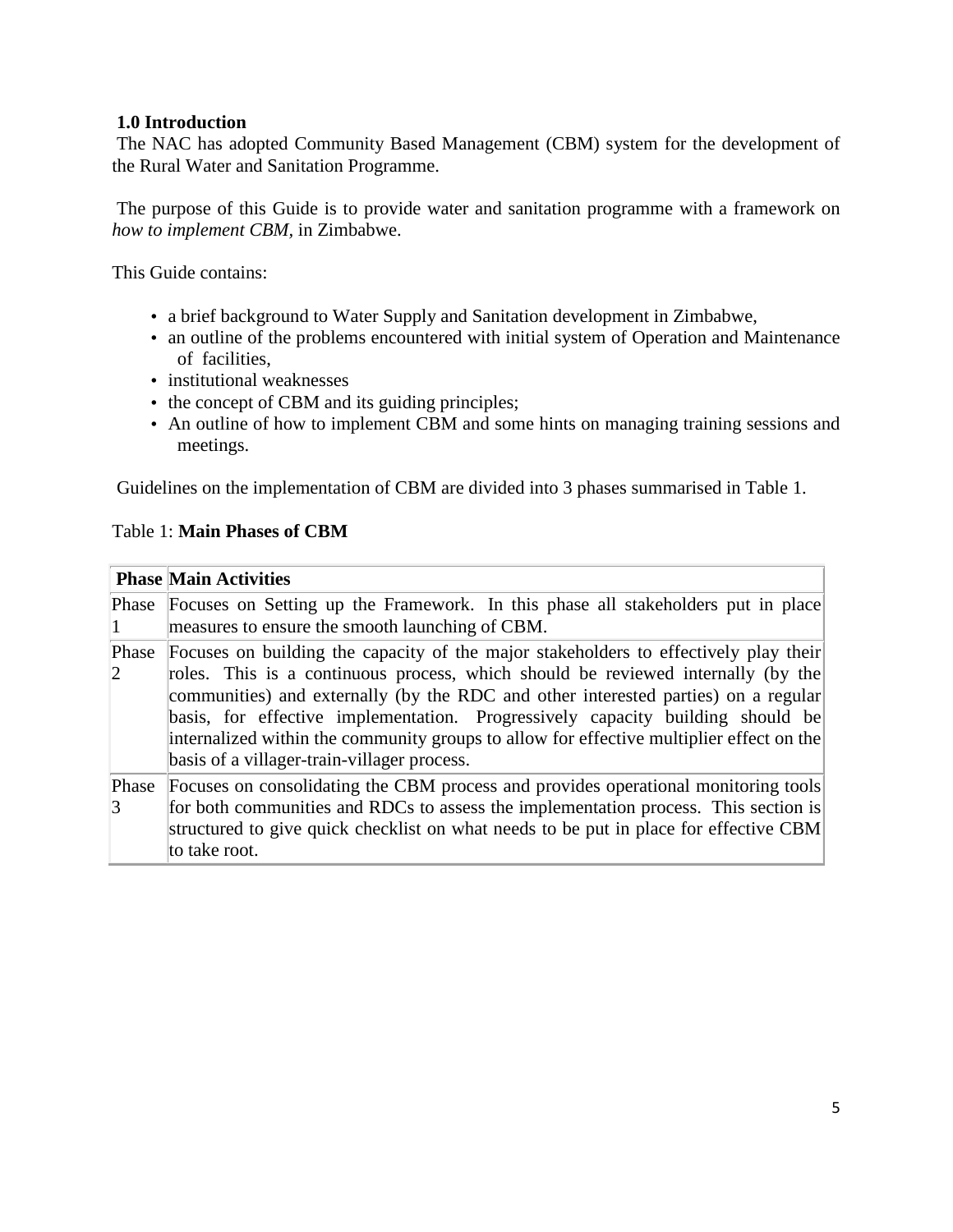## **2.0 Background**

## **2.1. General**

 The Government of Zimbabwe has since independence in 1980 placed great importance to the development of rural areas, particularly the Communal and Resettlement Areas, where approximately 70 of the population reside.<sup>1</sup> The Government policy on rural development has continued to stress the need to uplift the standards of living of the rural population. This has resulted in efforts to improve the health status and living conditions of the rural communities through the promotion of hygienic practices and the provision of adequate and safe water and sanitary facilities. However the massive financial injection into the development of water and sanitation facilities has not been matched with a corresponding operation and maintenance package, community empowerment initiatives and clear health and hygiene promotion strategies.

The provision of sanitation facilities has been lagging behind since the start of the programme. This was mainly due to the implementation strategies applied by the sector, where communities were used to subsidies, with little local input (initiatives). The ownership of such sanitation facilities was related to the source of funding rather than the users, hence poor maintenance, non replacement and lack of community initiative to construct new sanitation facilities.

While the maintenance of latrines has been the responsibility of the users, the maintenance of most rural water points was under a centralized maintenance system, called the *Three -Tier Maintenance System* that has since been abandoned. The budget for operation and maintenance (O&M) per water point has continued to fall from for example, an average of Z\$120 in 1988/89 to Z\$47 in 1994/95.

### **Box 1: Three Tier maintenance systems**

It's so named because it consists of a 3 tier structure which is as follows:

### **1st Tier:**

The District Maintenance Team (DMT), responsible for the overall O&M planning, provision of tools and spare parts, supervision and monitoring of the second tier. The tier is also responsible for the repair of major breakdowns assumed to be beyond the capacity of the second tier. Members of this tier are DDF employees.

### **2nd Tier:**

The Pump minder is a local mechanic selected by the community at Ward level. He/she is responsible for all mechanical operations of the water supplies. It is assumed that the response by the Pump minder to breakdowns would be much faster than the DMT as he/she is community based and has all the necessary tools and spares to undertake all repairs.

### **3rd Tier:**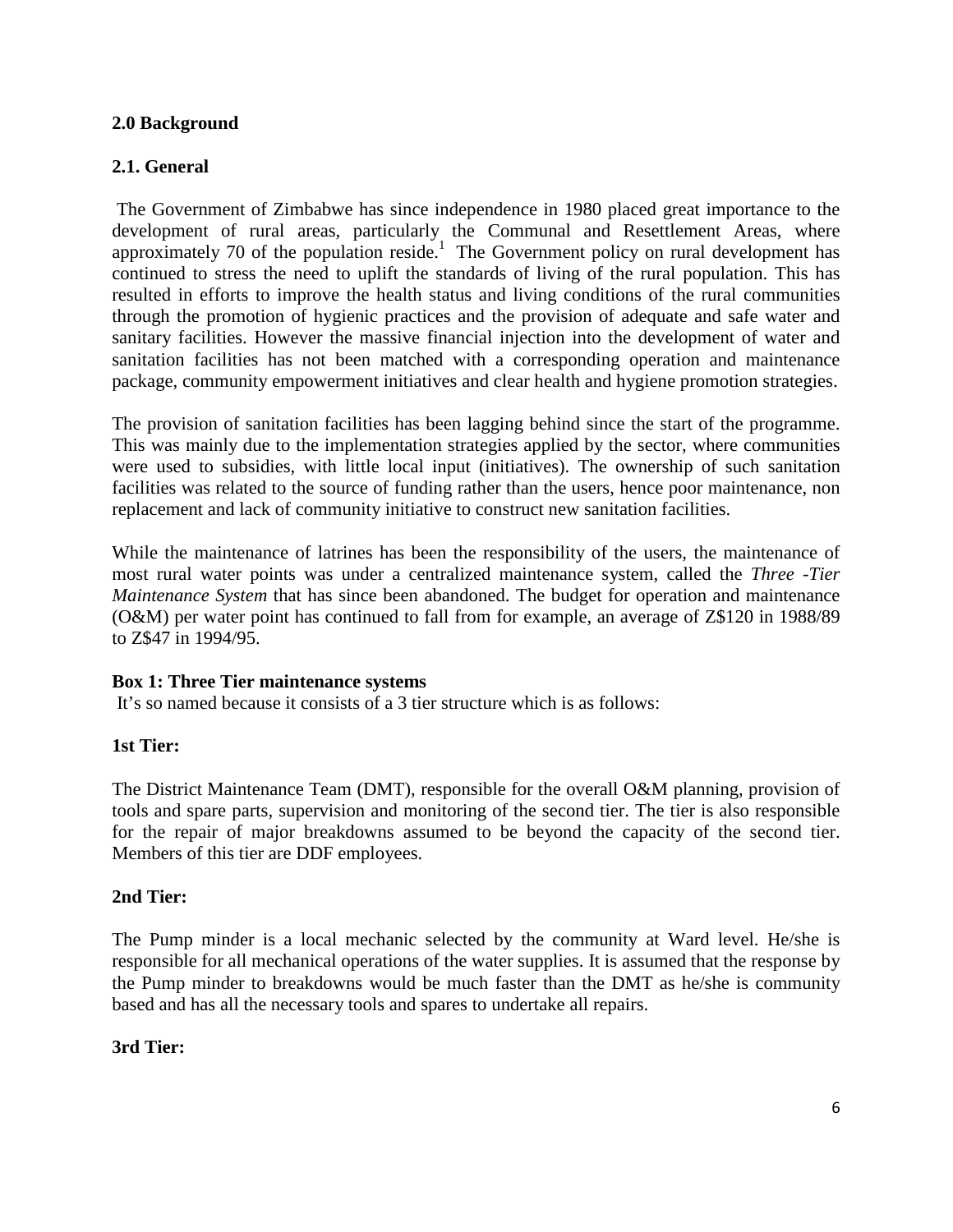The Caretaker is one of the water point users, selected by the community as a member of the water point committee (WPC). He/she is responsible for all routine maintenance works with the assistance of the community itself. He/she acts as a link between the community and the pump minder.

The major problems with the Three-Tier Operation and Maintenance System were:

- the accelerated increase in new water point development and the need to rehabilitate ageing pumps has increased the burden on hand pump maintenance,
- the non-involvement of the communities (users) in the maintenance of water points has meant that the water points are regarded as government/DDF property, hence the users are sometimes reluctant to contribute towards the maintenance of the facilities,
- the continued rise in the O&M costs combined with the ever decreasing O&M budget allocation by the government has made the government recurrent budgets inadequate to meet maintenance requirements,
- Pump minder support systems (spares, tools and supervision) from the DMT became inadequate. The response to a break down by the pump minder has also been affected by the non-availability of transport. Due to budgetary constraints, DDF can no longer employ more pump minders. Instead of having one pump minder per ward, the ratio is currently one pump minder per five wards in many districts.
- The workload for the pump minder has greatly increased to unbearable proportions, resulting in long down time periods.

 In view of these problems which have resulted in long downtime, the sector adopted the CBM as a more sustainable operation and maintenance system for the water and sanitation programme.

Experiences on pilot CBM initiatives have produced lessons, which point to the need to adopt CBM as the strategy for the implementation of water and sanitation projects. Some of the lessons are summarized in Box 2 below.

### **Box 2: Some Lessons from CBM Pilots**

- There is need for documented guidelines on CBM,
- Communities are willing to take over the management of water and sanitation facilities,
- There is need for strong institutions at local level, to address the following weaknesses:
- *CBM is viewed as maintenance of water facilities by implementers,*
- *roles and responsibilities of communities are not clear,*
- *absence of an institutional leader for CBM,*
- *CBM process have limited documentation, supervision and monitoring,*
- Women led committees are more effective than male led ones,
- There is need for clear financing and support mechanisms for CBM,
- Available technology (except engine driven schemes) has been accepted, operated and maintained by the community.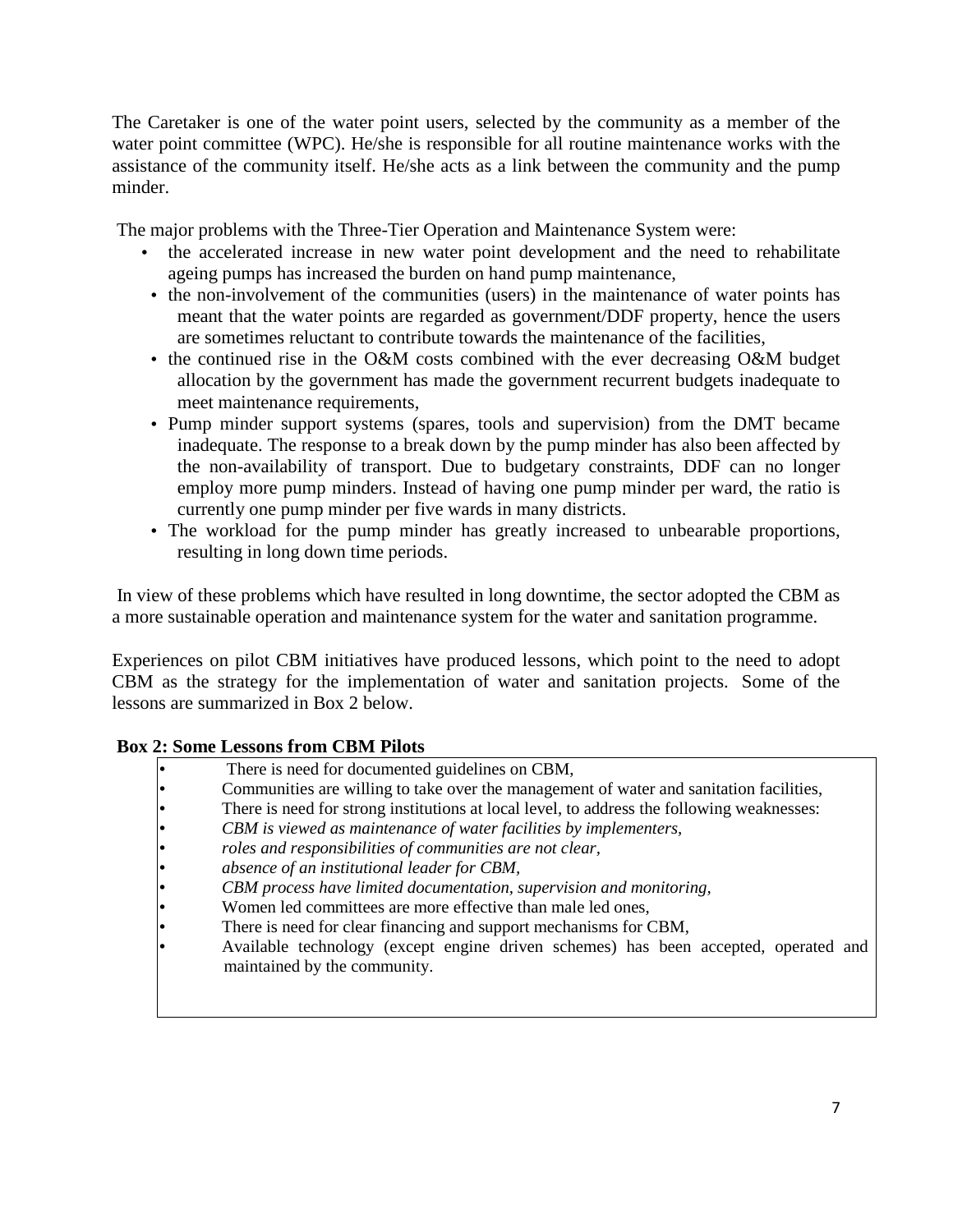The NAC realised and accepted that the management and maintenance of water and sanitation facilities is better done by the community of users, hence the NAC has adopted the decentralisation policy with CBM as an integral component of the IRWSS Programme.

## **2.2. Concept of Community Based Management**

 In the context of the Water and Sanitation Sector, Community Based Management implies that the beneficiary communities are in control, have full authority and responsibility for the development of water and sanitation services. It also entails that user community shall take responsibility for the operations and maintenance of the facility and the attendant obligations such as raising resources for spares and upkeep. The thrust of CBM is therefore community empowerment for enhanced community management and ownership of water and sanitation services provision processes.

The CBM system may be through communities running their projects or they may do it through an agency or in partnership at costs. Which ever method is used, the community of users obligate themselves to pay, and take full responsibilities for decision making. Sources of finance may be internally generated or sourced from outside of the community as grants or loans. Representative bodies of the community including their own local authority provide the necessary legal instruments, backup services to ensure the effectiveness of the community managed process.

## **2.3. Purpose of the CBM Guide**

 The purpose of the CBM guidelines is to guide the stakeholders to empower communities to be self organized and able to manage (plan, lead and control), make decisions on, and provide the necessary resources needed to develop, operate and maintain their water and sanitation facilities.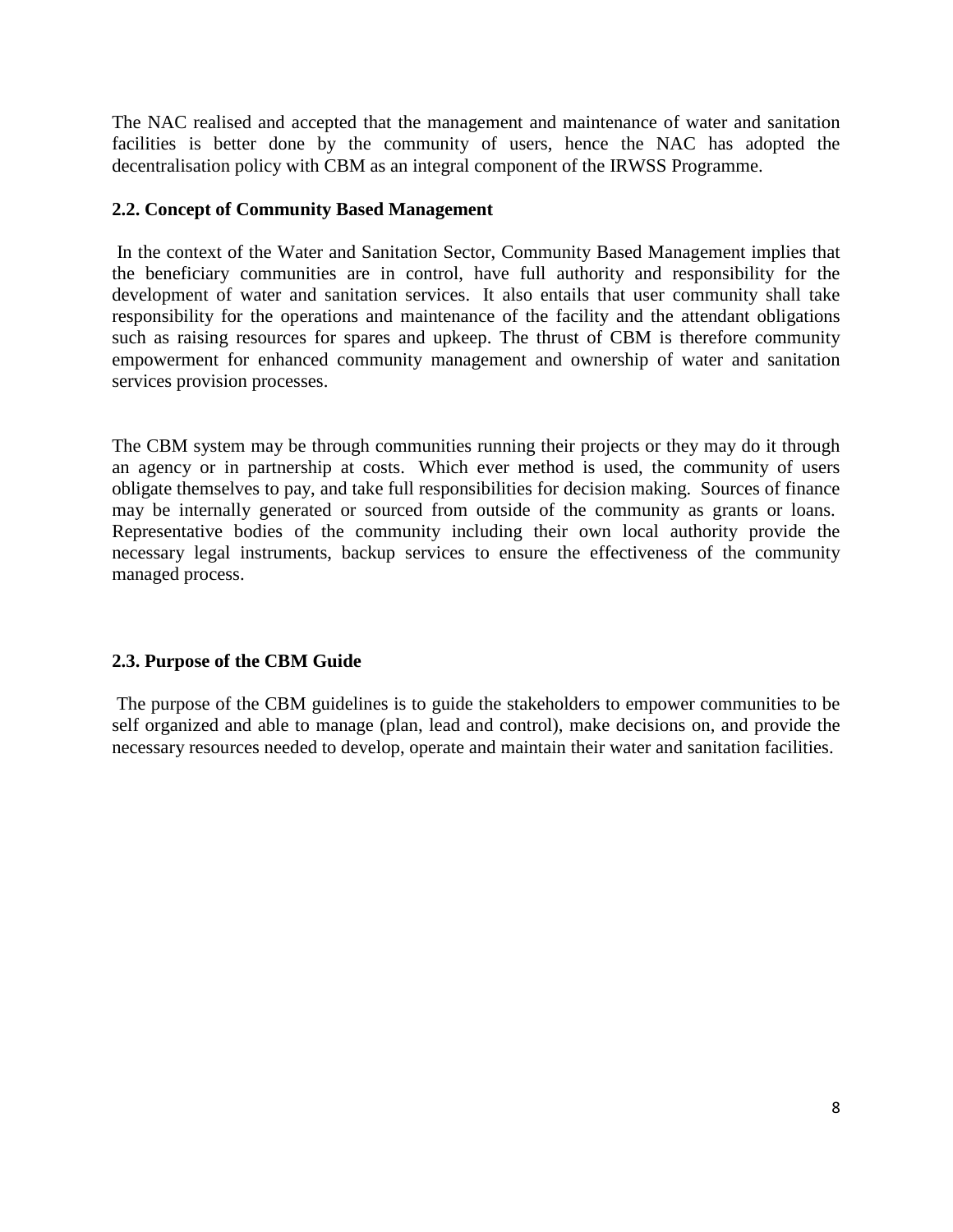## **3.0 CBM Guiding Principles**

## **Principle 1: Communities assume ownership of existing and future water and sanitation facilities.**

- Communities plan for and ensure rehabilitation of non-functional facilities.
- The community of users has technical, managerial and organizational skills.

## **Principle 2: Communities are responsible for the development, management operation and maintenance of their own primary water supplies and sanitation facilities.**

- Community, through their local leadership including development management structures initiates the implementation of water supply and sanitation projects and agrees to put in place systems and mechanisms, in consultation with their RDC, to ensure future sustainability of the supply.
- Decision making on the type of technology rests with the community of users. To facilitate this, support agencies provide information to the community on possible choices and their long term financial implications especially on O&M.
- Village based plans should be the basis of channeling support.
- Community of users through their organizational structures manages their water supply and sanitation facilities and monitor performance.

## **Principle 3: RDC is the custodian of the water supply and sanitation development process.**

- RDC shall incorporate in their district plans, water and sanitation projects.
- RDC is the entry point for channeling support to communities.
- RDC shall make it mandatory that villages have plans indicating priorities, options and costs.
- RDC shall provide enabling environment to support and strengthen community management structures.
- RDC shall put in place legal instruments to support community institutions.
- RDC shall establish a Water and Sanitation Revolving Fund to provide loans and grants to deserving communities intending to improve their service level; to subsidize slow moving components; and to cushion the vulnerable groups in times of crisis such as drought and floods. A transparent operational criterion of the Water and Sanitation Fund needs to be developed and communicated to all stake holders.

## **Principle 4: Users pay for all operation and maintenance costs**

- Fast moving items such as leather cups, washers, nuts, bolts, fuel, filters, fan belts, etc are supplied by the community of users at cost.
- Slow moving items such as pump heads, cylinders, rising mains, engines, etc are subsidized by the RDC depending on type of item and community capacity.
- Responsibility for O & M and replacement of sanitation facilities lies with the user. All labour costs are the responsibility of the users.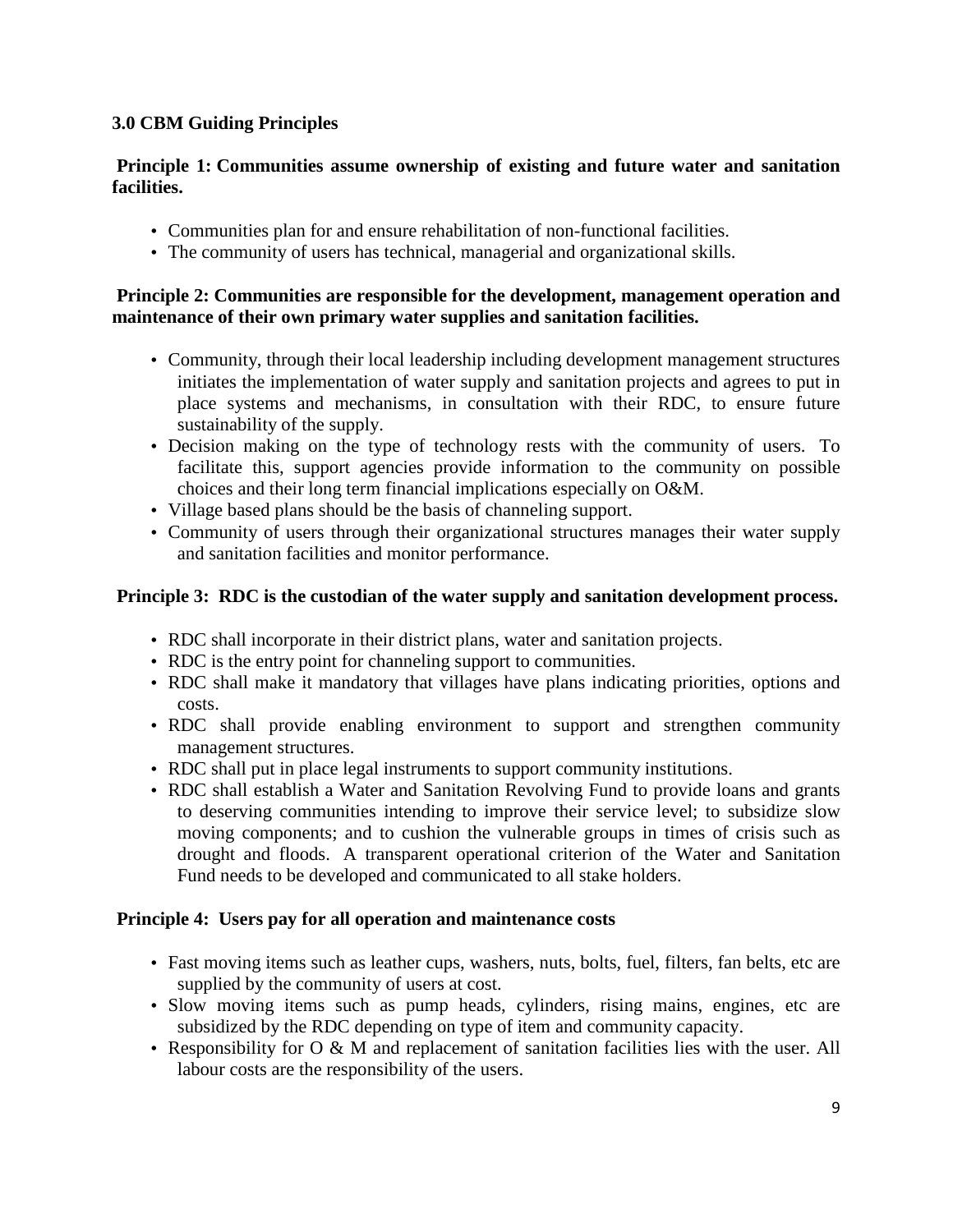# **4.0. How to implement CBM**

## **Phases**

There are three main phases for introducing CBM summarised in Table 2.

|                             |                      | <b>Phase Main Activity Main Areas of Focus</b>                               |
|-----------------------------|----------------------|------------------------------------------------------------------------------|
|                             | <b>Phase Setting</b> | the There is need to generate consensus between the RDC (as custodian of     |
| $\mathbf{1}$ :              | Framework            | $\vert$ CBM) and the communities (as the major players and beneficiaries) in |
|                             |                      | the implementation of CBM.                                                   |
|                             | Phase Building       | All institutions (community, RDC and others) are strengthened to ensure      |
| $\mathcal{D}_{\mathcal{L}}$ | Capacity             | that they play their role effectively.                                       |
|                             | Phase Consolidating  | It is important that there be a system that both external and internal       |
|                             | <b>CBM</b>           | processes agree to, to consolidate CBM. In this system, weaknesses of        |
|                             |                      | the CBM process are easily identified and rectified. Evidence of             |
|                             |                      | institutional growth are noted.                                              |

# **Steps**

## **4.1. Phase 1: Setting the framework**

There are three key Steps in setting the framework which are summarised in Table 3.

# **Table 3: Steps in Setting the Framework**

| <b>STEP</b>                                    | <b>PROCEDURES</b>                                                       |                                                                                  | <b>STEP</b>                        | <b>NECESSARY</b>                                                                                                            |                                                                         |
|------------------------------------------------|-------------------------------------------------------------------------|----------------------------------------------------------------------------------|------------------------------------|-----------------------------------------------------------------------------------------------------------------------------|-------------------------------------------------------------------------|
|                                                |                                                                         | $\mathbf{2}$                                                                     | <b>Explanatory</b><br><b>Notes</b> | <b>OUTPUTS</b>                                                                                                              | <b>CONDITIONS</b>                                                       |
| Introduce<br>concept<br>CBM.                   | <b>DWSSC</b><br>of introduce<br><b>CBM</b><br>RDDC.                     | <b>RDDC</b><br>recommend<br>to $CBM$ concept note 1.1<br>Full<br>lto<br>Council. | See<br>explanatory                 | RDC resolution NAC<br>on CBM.                                                                                               | organise<br>Workshops<br>to<br>conscientise<br>PWSSC, DWSSC<br>and CEO. |
| Disseminate<br>information<br>to<br>community. | Train<br>extension<br>workers/local<br>leaders<br><sub>on</sub><br>CBM. | Community<br>awareness<br>sessions.                                              | See<br>explanatory<br>note $1.2$   | Community<br>awareness<br>$^{on}$<br>CBM concept.<br>Community<br>Agreement<br>to<br>establish<br>Management<br>structures. | Trained DWSSC.<br>Provision<br>of<br>promotional<br>materials.          |
| Set                                            | up Develop TOR                                                          | Election                                                                         | of See                             | Organisational                                                                                                              | RDC<br>develop<br>to                                                    |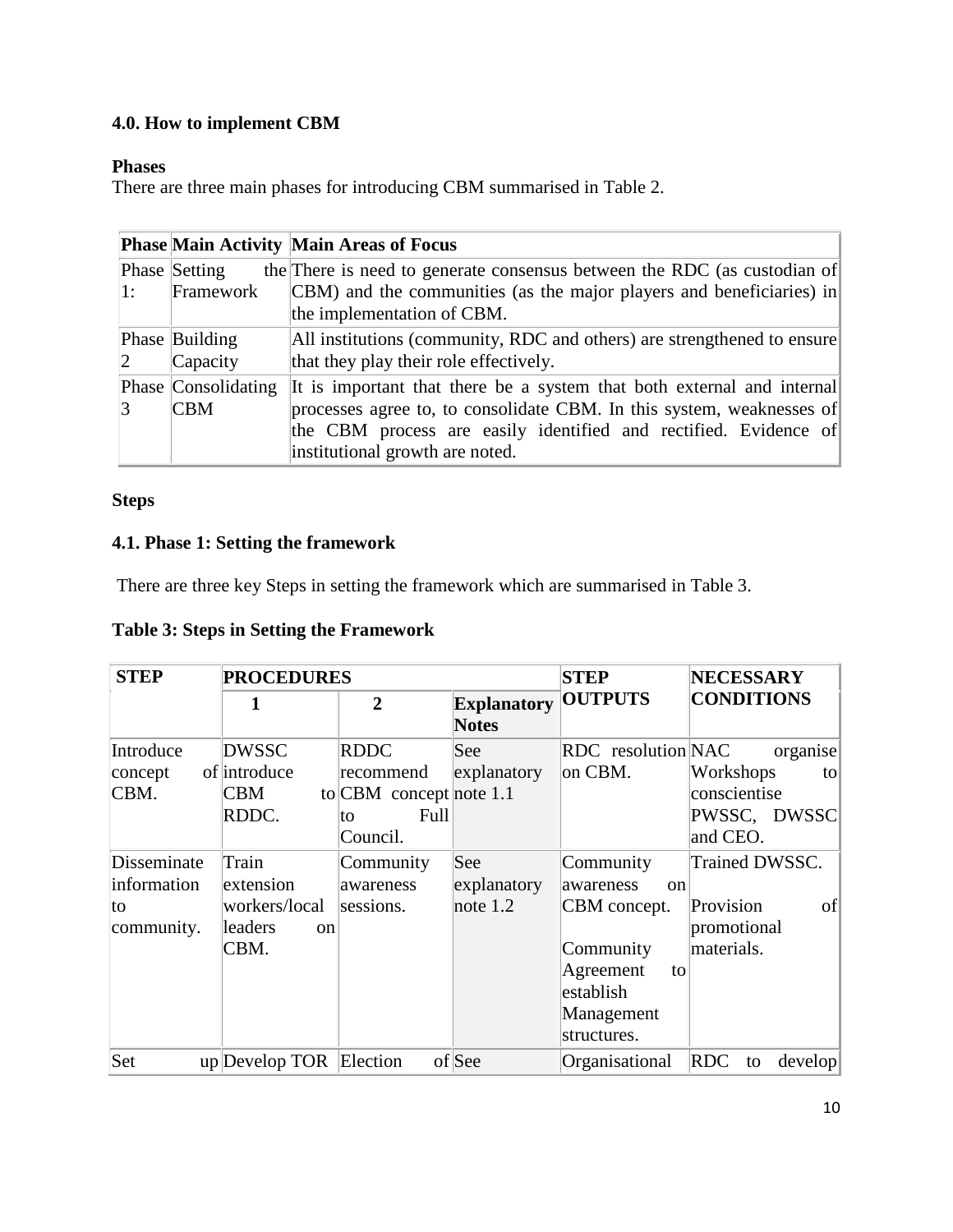| Community                 | Management | explanatory | structures    |     | $are \,  by\text{-}laws\  egalizing $ |
|---------------------------|------------|-------------|---------------|-----|---------------------------------------|
| Management<br>structures. | Committees | note $1.3$  | put in place. |     | formation<br> of <br>committees.      |
|                           |            |             | Water         | and |                                       |
|                           |            |             | Sanitation    |     |                                       |
|                           |            |             | Management    |     |                                       |
|                           |            |             | Committees    | in  |                                       |
|                           |            |             | place.        |     |                                       |

## **Notes on Setting the framework**

**4.1.1. Introduce the Concept of Community Based Management to the Rural District Council** 

### **Step Output:**

• Rural District Councils Resolution on CBM.

## **Step Indicator:**

• Council resolution on CBM.

## **Step Procedures:**

- 1. The District Water Supply and Sanitation Sub-Committee (DWSSC) discuss the concept of CBM and recommend the idea to RDDC.
- 2. The CBM concept is discussed and adopted by the Rural District Development Committee.
- 3. The RDDC recommends the CBM concept to Full Council who agrees to the introduction of the CBM concept in their area of jurisdiction.
- 4. A resolution on the implementation of CBM is passed by Council.

### **Necessary Condition**

• National Action Committee (NAC) organises Workshops to conscientise the PWSSC, DWSSC and Council Executive.

### **4.1.2. Disseminate information to communities.**

### **Step Outputs:**

- Community agreement to establish management structures.
- Community awareness of CBM concept.

#### **Step Indicators:**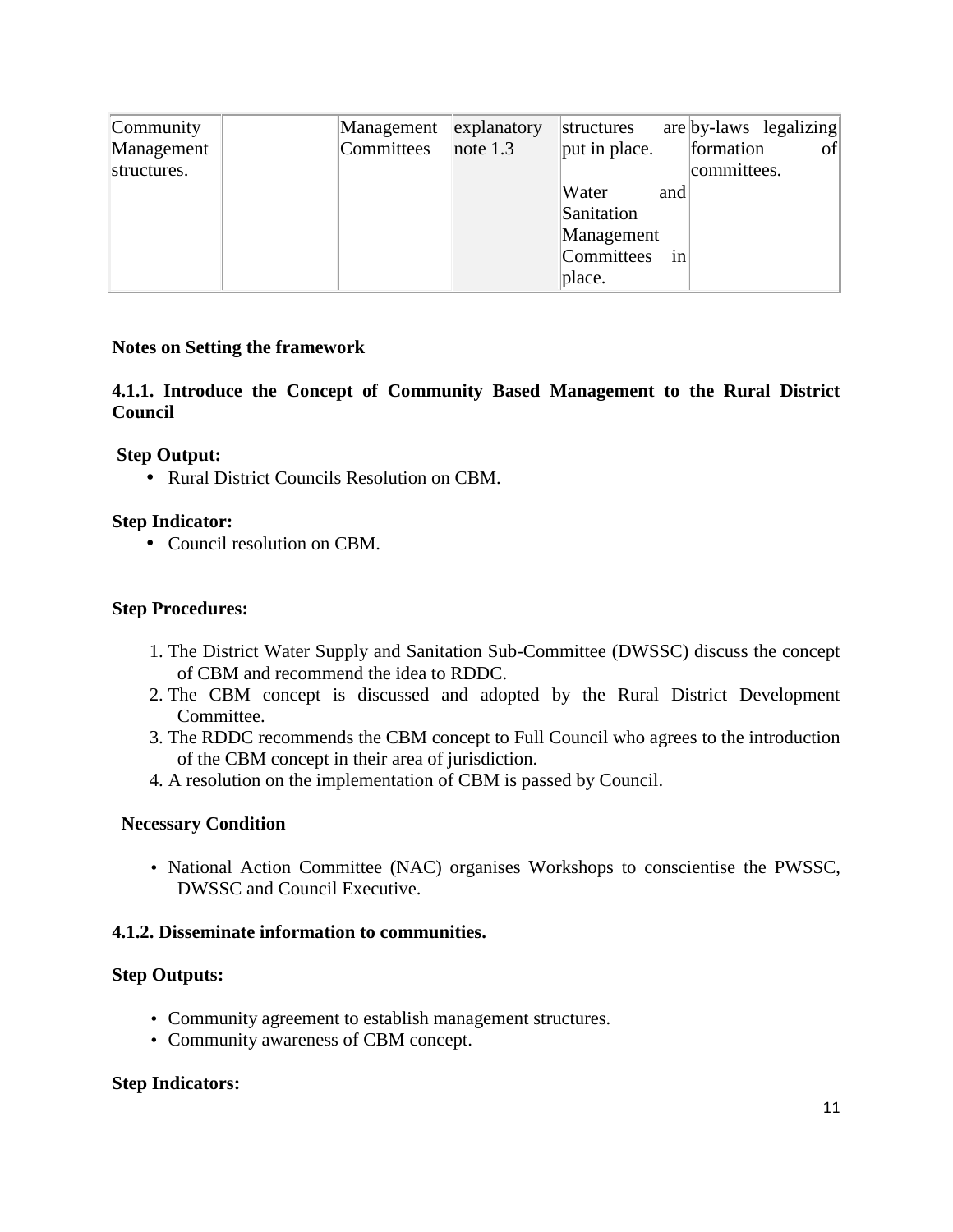• Agreement.

## **Step Procedures:**

- 1. The DWSSC organise training of extension workers and local leaders on CBM.
- 2. The RDCs organise and hold community awareness sessions.

### **Necessary Conditions:**

- RDC provide the requisite promotional materials.
- The District Water Supply and Sanitation Sub-Committee have the knowledge of CBM concept.

## **4.1.3. Setting up Community Management Structures**

## **1. Existing Structures**

A number of development structures exist at the village level such as:

- Water Supply and Sanitation Management Committee
- Village Water Supply and Sanitation management sub-committees\*
- Village Development Committee (VIDCO)
- Village Health Management Committee
- Ward Health Management Committee
- Ward Development Committee
- Ward Water Supply and Sanitation management committees (WADCO)\*

**\*** indicates possible new committees to be set up.

It is important that these are identified, their roles clearly understood and proper linkages established with some of these.

 Membership of the Village Water Supply and Sanitation management sub-committees consist of Chairmen and Secretaries of Water and Sanitation Management Committees in the village.

### **4.1.4. Agree on terms of reference of each of these management structures which may include:**

- planning responsibilities
- development of water and sanitation facilities
- operation and maintenance of water and sanitation facilities
- resource mobilisation
- information management
- monitoring and reporting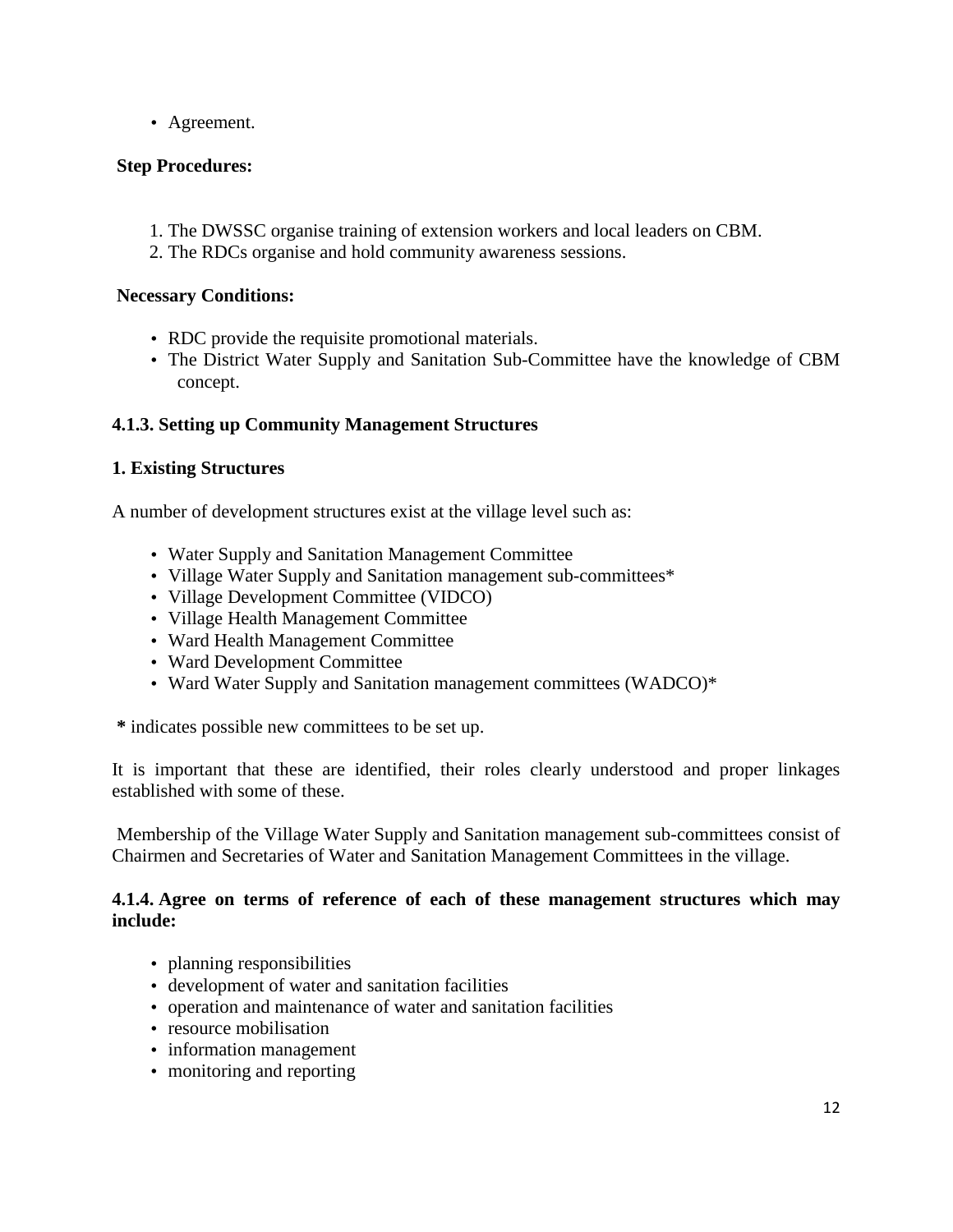• supervision

## **4.1.5. Election of a Water and Sanitation Management Committee**

The community should develop a constitution which should contain the following:

- establishment of a Water and Sanitation Management Committee
- setting up of a fund
- contributions to the fund
- who is eligible to elect
- who is eligible to be elected
- size and composition of the Committee
- roles and responsibilities of the various actors
- vertical and horizontal communication

The position of Secretary of a committee should be occupied by some one who is literate

## **4.2. Phase 2: Building Capacity**

 There are six key steps in setting up the framework. Table 2 summaries the steps and the procedures needed to achieve the outputs.

## **TABLE 2: BUILDING CAPACITY: STEPS AND PROCEDURES**

| <b>STEPS</b> | <b>PROCEDURES</b> | <b>NECESSARY</b> |
|--------------|-------------------|------------------|
|              |                   |                  |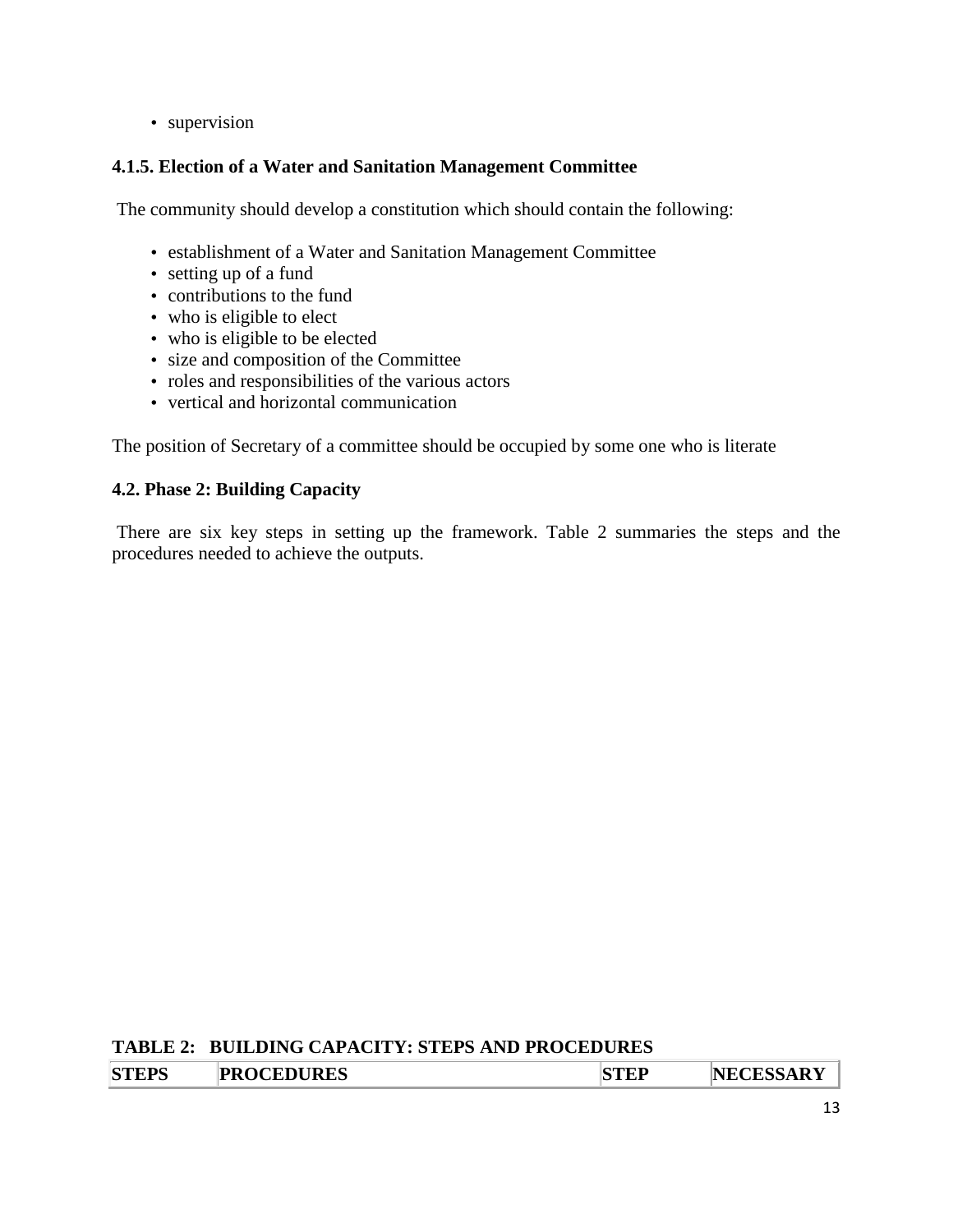|                                                                            | 1                                                                                                                                                                                                                                                                                                                       | $\overline{\mathbf{2}}$                          | 3                                                 | 4                                                                   | <b>OUTPUT</b>                                                                                                                                                                          | <b>CONDITIONS</b>                                                                                         |
|----------------------------------------------------------------------------|-------------------------------------------------------------------------------------------------------------------------------------------------------------------------------------------------------------------------------------------------------------------------------------------------------------------------|--------------------------------------------------|---------------------------------------------------|---------------------------------------------------------------------|----------------------------------------------------------------------------------------------------------------------------------------------------------------------------------------|-----------------------------------------------------------------------------------------------------------|
| Community<br>sessions<br>community<br>awareness                            |                                                                                                                                                                                                                                                                                                                         |                                                  |                                                   |                                                                     | Call and hold community meetings/ mini Communities<br>on workshops on participatory health $\&$ hygiene being able to laws.<br>sessions; use & maintenance of facilities; maintain and | Council<br>$by-$<br><b>Training</b>                                                                       |
|                                                                            | promotion of behaviour change; personal hygiene; construct<br>environmental and domestic hygiene; gender facilities.<br>participation; support for latrine builder training<br>& VPMs; promotion of community participation<br>and organisation and O $\&$ M; development of<br>local plans; monitoring and evaluation. |                                                  |                                                   |                                                                     | <b>Imparting</b><br>- of                                                                                                                                                               | manuals                                                                                                   |
|                                                                            | See explanatory note 2.1                                                                                                                                                                                                                                                                                                |                                                  |                                                   |                                                                     | skills to other<br>villagers.                                                                                                                                                          |                                                                                                           |
| Train<br>Management management<br>Committees                               | Session<br>services<br>skills                                                                                                                                                                                                                                                                                           | on<br>technical $ 2.2$<br>organisational         | PHHE See explanatory note                         |                                                                     |                                                                                                                                                                                        | Provision<br>of<br>initial tools<br> by <br><b>RDC</b>                                                    |
| Technical<br>Training                                                      | Training sessions                                                                                                                                                                                                                                                                                                       |                                                  | See explanatory note<br>2.3                       |                                                                     | Organised,<br>responsible<br>and<br>empowered<br>communities                                                                                                                           | Training<br>manuals                                                                                       |
| Produce<br>Community<br>plans.                                             | Gather<br>relevant<br>information<br>(VBCI)                                                                                                                                                                                                                                                                             | Prioritise<br>needs                              | Develop a $D$ evelop<br>plan<br>(which<br>costed) | financing<br>is mechanism<br>water See<br>for<br>land<br>sanitation | a Community<br>Plan<br>explanatory<br>note 2.4                                                                                                                                         | External<br>support readily<br>accessible<br>Willingness<br>to<br>participate<br> by <br>all stakeholders |
| Establish<br>Water<br>Sanitation<br>revolving<br>Fund<br>at<br>RDC.        | Council<br>and resolution                                                                                                                                                                                                                                                                                               | Set<br>resources<br>towards the towards<br>fund. | aside Agree<br>contribute<br>the funds the fund.  | to Set<br>parameters<br>for use of Revolving                        | Water<br>and<br>Sanitation<br>Fund.<br><b>See</b><br>explanatory<br>note $2.5$                                                                                                         |                                                                                                           |
| Establish<br>Water<br>Sanitation<br>Management<br>Fund<br>at<br>community. | RDC<br>and resolution                                                                                                                                                                                                                                                                                                   | <b>RDC</b><br>operational of funds<br>parameters | 2.6                                               | sets RDC identifies sources Water<br>See explanatory note Fund      | Sanitation<br>Management                                                                                                                                                               | and Council<br>resolution<br>on<br>willingness<br>to<br>pay                                               |

**Explanatory Notes: Building Capacity**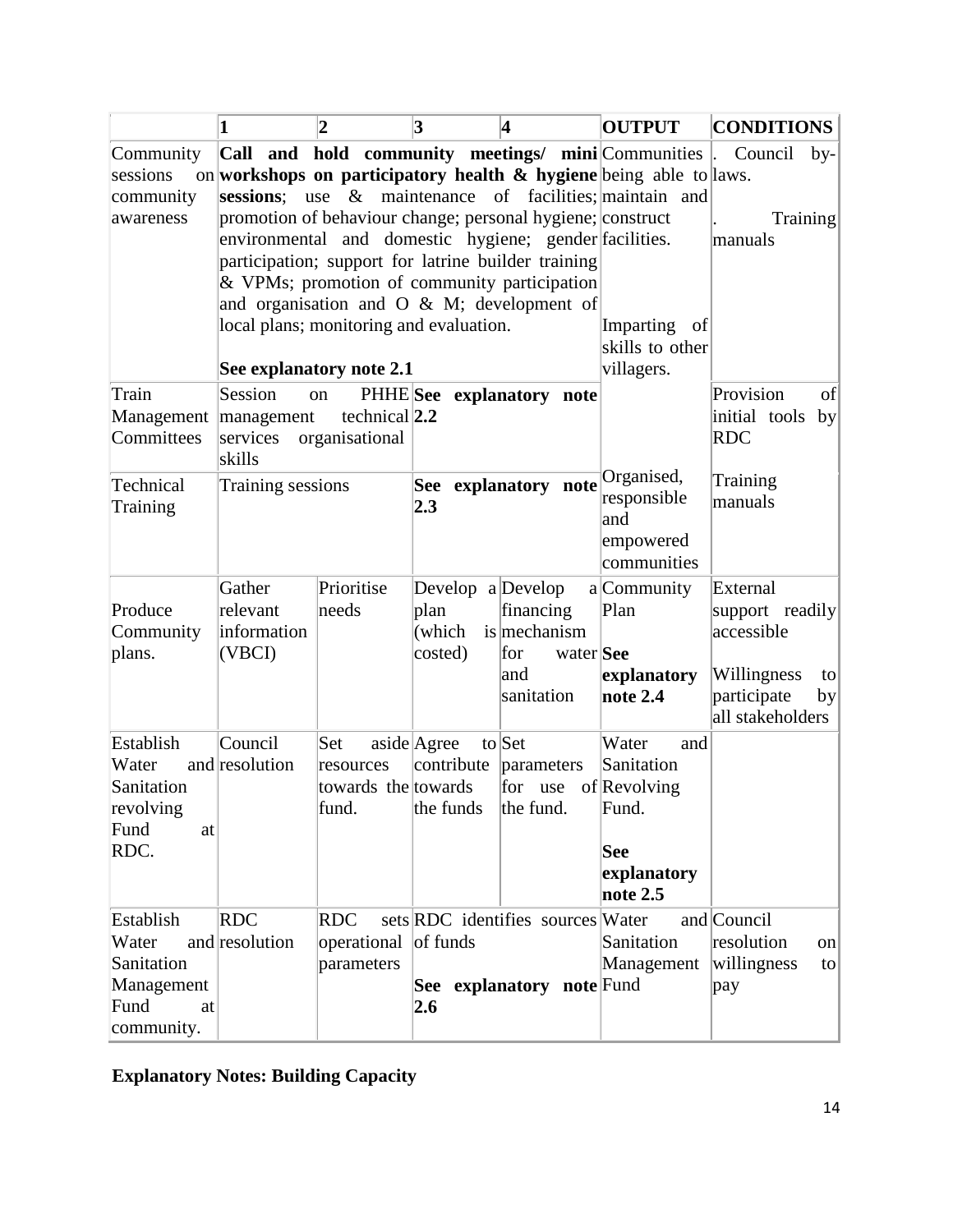## **4.2.1: Community Sessions**

## **Step Output:**

Organised, responsible and empowered community

## **Step Indicators:**

Trained community

### **Step Procedures:**

Call and hold community sessions on:

Participatory health hygiene sessions Use and maintenance of facilities Promotion of behaviour change Personal hygiene Environmental and domestic hygiene Gender participation Support for latrine builder training and VPMs Promotion of community participation and organisation on O and M Development of local plans Monitoring and evaluation

## **4.2.2. Train Water and Sanitation Management Committee**

### **Step Output:**

A trained Water and Sanitation Management Committee

### **Step Indicator:**

Trained Water and Sanitation Management Committee

### **Step Procedures:**

Training sessions are conducted comprising the following topics:

- Organisation, planning and financial management Organizational structures, setting of procedures, budgets, record keeping
- Leadership training, roles and responsibilities- Skills, mobilization, conflict resolution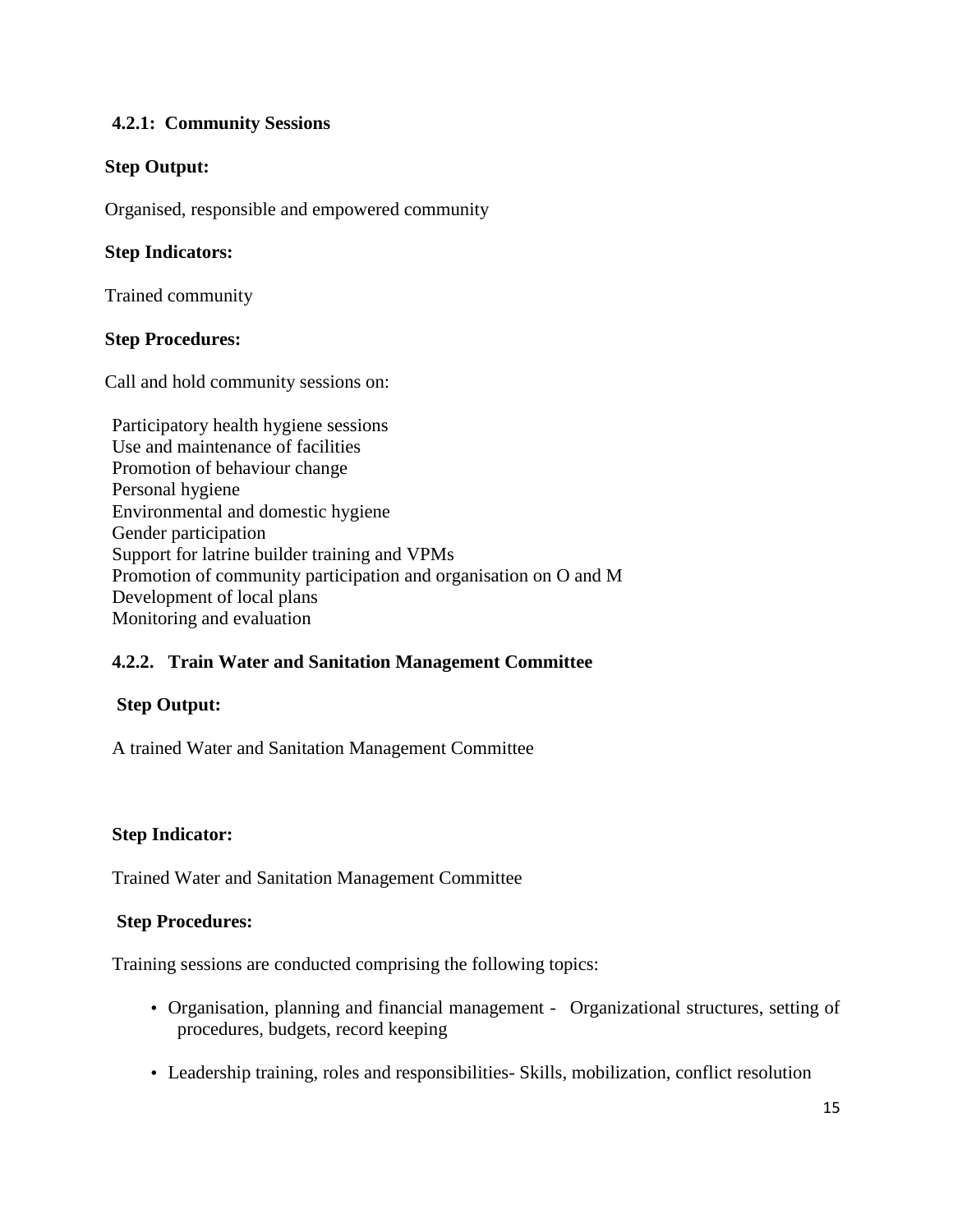- Meeting Procedures Meeting format, minuting
- Record keeping Type and format of records
- Gender sensitization Gender definition and roles, gender responsibilities

## **4.2.3 Technical Training**

## **Step Output:**

Trained VPMs, latrine builders' headwork builders and well sinkers

## **Step Indicators:**

Training sessions in latrine building and headwork construction

## **Step Procedures:**

Community selects trainees to undergo intensive technical training in:

- latrine construction
- headwork construction
- well-sinking and
- Pump repair and maintenance.

**NB:** Since women are the major users of water and sanitation facilities therefore trainees should include both sexes.

### **Latrine Building:**

The training will focus mainly on the following topics: Rational for building toilets, siting of toilets, material quantities, construction methods, use, and maintenance.

### **Headwork Building:**

The training will mainly focus on: Rational for building head works, options/types of head works and their appropriateness, material quantities, operation of head works, maintenance of head works.

### **Necessary Condition:**

Technical training manuals on the above should be available and accessible.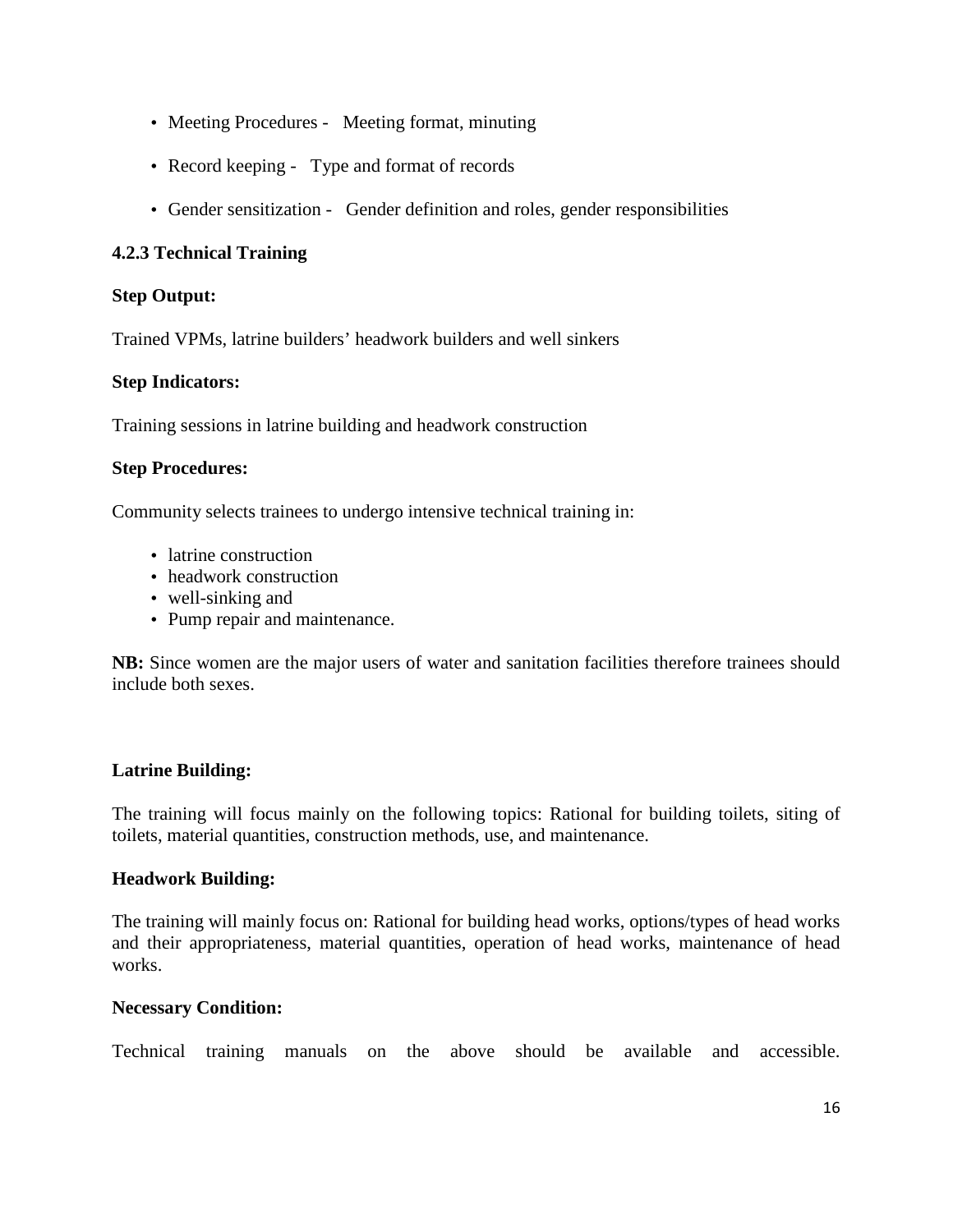## **4.2.4. Train Community Pump Mechanics**

## **Step Output:**

Trained community pump mechanics

## **Step Indicator:**

Trained community Pump Mechanics in place

## **Step Procedure:**

Training of community pump mechanics will concentrate on the following areas:

- Pump repairs
- Repairs and maintenance of facilities
- Servicing schedules
- Record keeping
- Monitoring

General organisation skills will also be imparted to village pump mechanics together with the village community workers who will also undergo training in General Health and Hygiene practices.

## **4.2.5. Produce Community Plans**

### **Step Output:**

Community plans developed at local level.

### **Step Indicators:**

Community plans.

### **Step Procedure:**

- Gather relevant information (CBCI)
- Prioritise needs
- Develop a plan (which is costed)
- Develop a financing mechanism for water and sanitation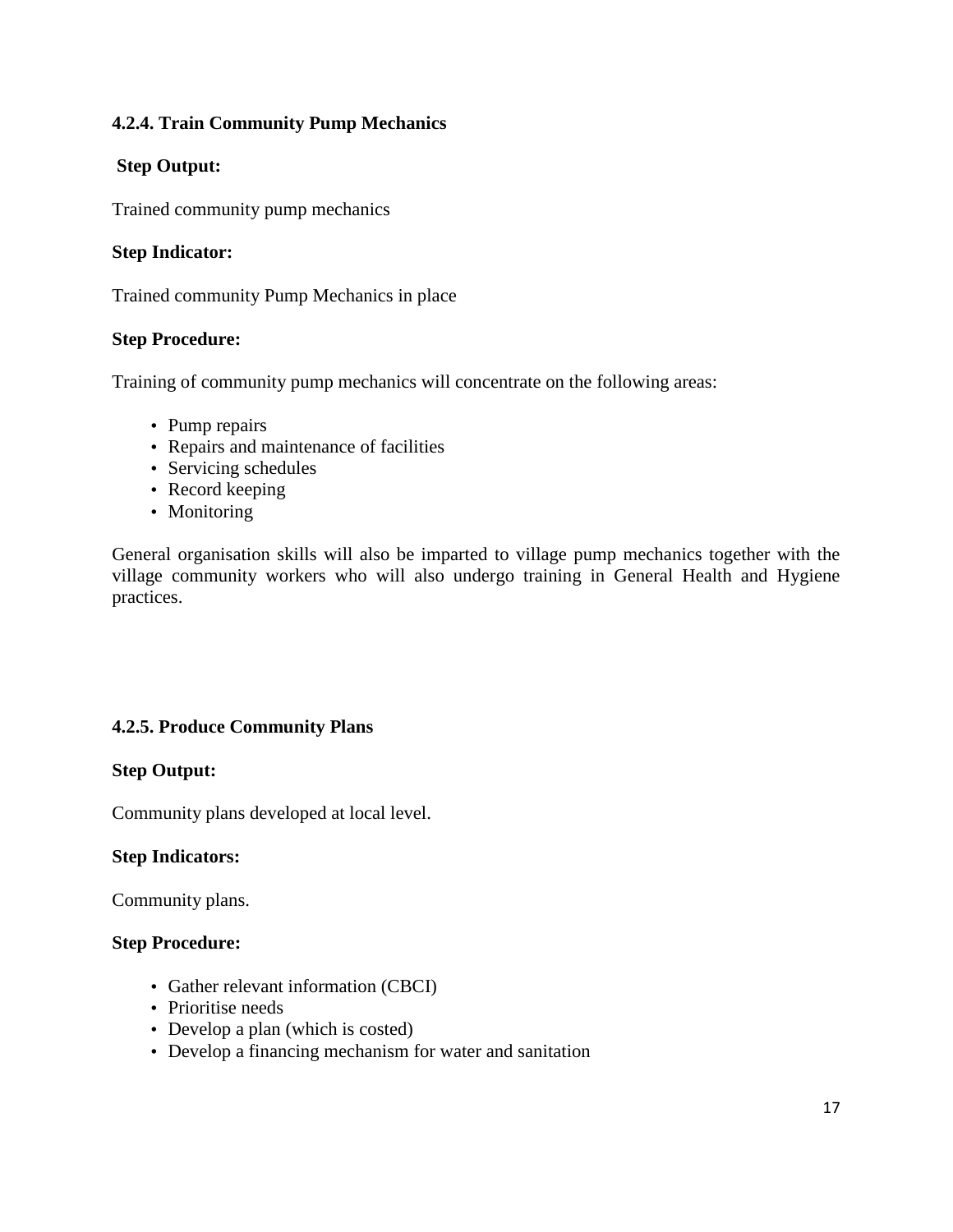A community plan may include:

- Objectives of the plan.
- Location of existing water facilities and sanitation by type.
- Indication of coverage of water and sanitation services.
- Land use plans (current and in future).
- Measures for improving coverage and access.
- Financing mechanisms.
- Agreement on community management structure, roles and responsibilities.
- A framework of activities to be carried out to achieve the plan objectives.

## **4.2.6. Establish a Water and Sanitation Management Fund**

### **Step Outputs:**

Water and Sanitation Management Fund in place

### **Step Indicators:**

A Water and Sanitation Management Fund

#### **Step Procedures:**

- Community agrees to set up Water and Sanitation Fund
- Definition of operational procedures for the fund
- Community contributes to the fund

### **Necessary Condition:**

Council by-laws in support of the fund in place

## **4.2.7. Establish a Revolving Fund at RDC Level**

### **Step Outputs:**

A Revolving Fund in place

### **Step Indicators:**

A Revolving Fund

### **Step Procedures:**

- Council resolves to establish a revolving fund
- Council establishes operational parameters for the fund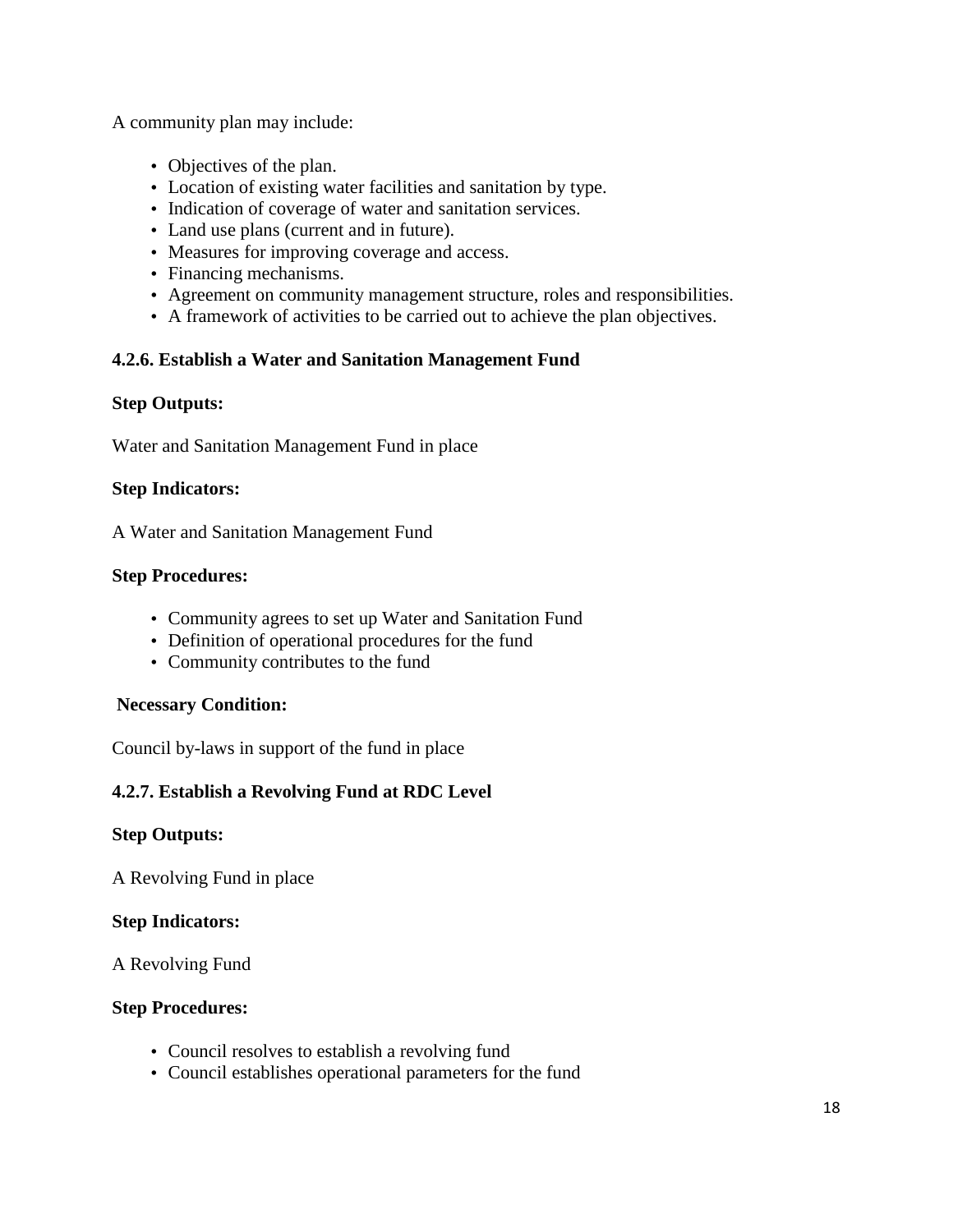• Council budgets and identify sources of funds for the fund

## **Necessary Conditions:**

Council identifies source of funding.

## **4.3. Phase 3: Consolidating CBM**

It is important that after establishing the framework for CBM and building the capacity of all actors, a phase of consolidating the process be entered into. Consolidation means increasing visible evidence of the CBM, as a way of life, of communities should be seen.

A number of key result areas for CBM have been identified. These are:

- Policy and Legal Framework
- Institutional Arrangement
- Community Planning
- Operation and Maintenance
- Financing Mechanisms, and
- Scaling up.

## **4.3.1. Policy and Legal Framework**

## **Output:**

The main outputs for the policy and legal framework key result area are:

- Rural District Council resolution on CBM.
- Rural District Council by-laws.
- Management constitutions at local level.

## **Indicators:**

- Council resolution on CBM.
- By-laws at community level.
- Constitutions at local institutions.

## **Checklist of Measures of Effectiveness:**

- Are communities aware of the constitution? *If not go to 4.1.3*
- Are local constitutions available? *If not go to 4.1.3*
- Are the by-laws being enforced? *If not go to 4.1.3, 4.2.7*
- Are the constitutions adhered to? *If not go to 4.1.3, 4.2.7*

## **4.3.2. Institutional Arrangements**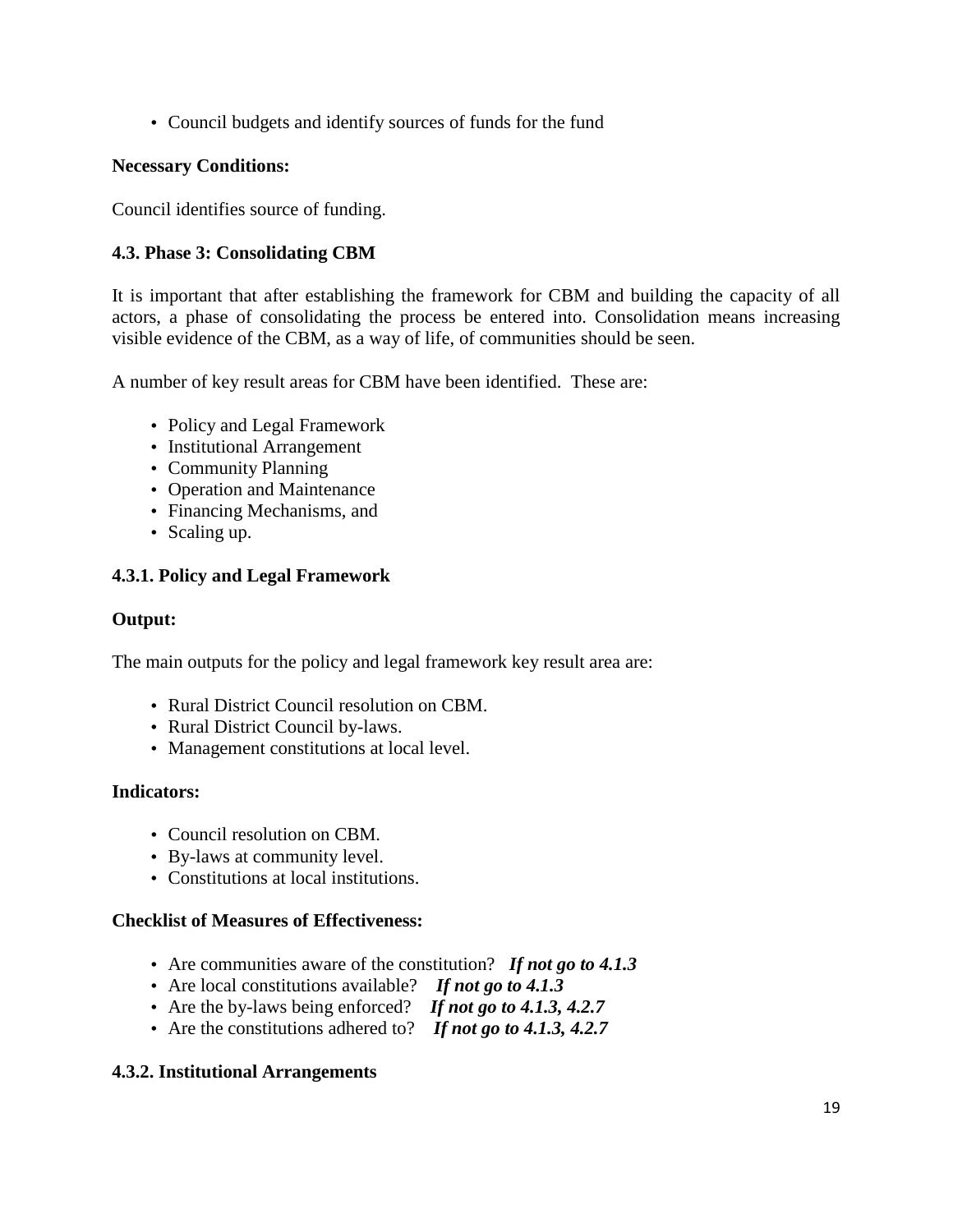## **Output:**

• Community management structures in place.

## **Indicators:**

The existence of community management structures

### **Checklist of Measures of Effectiveness:**

- Are the community management structures functioning? If not go to 4.2.2
- How are they linked to other structures? *If not go to 4.2.2*
- Are the management structures trained? *If not go to 4.2.2*
- Are there TORs for the management structures? *If not go to 4.1.3*
- Are they aware of their roles and responsibilities? *If not go to 4.2.2*

## **4.3.3. Community Planning**

#### **Output:**

• Community based plans for the development, operation and maintenance of water and sanitation facilities.

### **Indicator:**

• Community plans.

### **Checklist of Measures:**

- Are there development plans at local level? *If not go to 4.2.1, 4.2.5*
- Was the community involved in prioritising activities included in the plan? *If not go to 4.2.1, 4.2.5*
- Are the plans reviewed and updated regularly? *If not go to 4.2.5*
- Are the plans being implemented? *If not go to 4.2.1*
- Are communities aware of the need to have their plans included in District Plans? *If not go to 4.2.5*

### **4.3.4. Operation and Maintenance**

### **Output:**

• Water and sanitation facilities maintained and used.

### **Indicators:**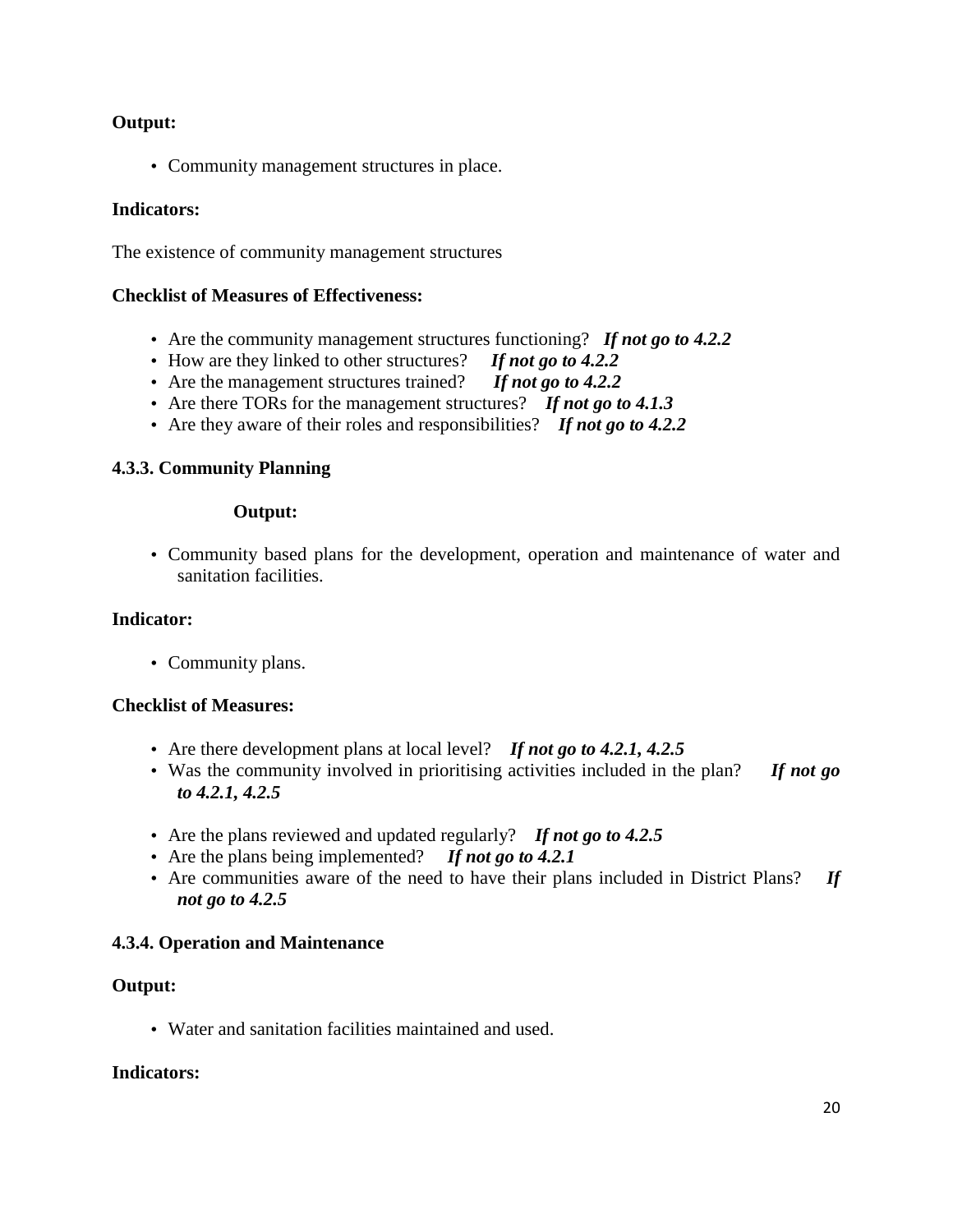- Down time reduced.
- Evidence of use and maintenance of facilities.

## **Checklist of Measure of Effectiveness:**

- Are there trained VPMs? *If not go to 4.2.4*
- Are there equipped VPMs? *If not go to 4.2.4* 
	-
- Are the communities paying for repairs? *If not go to 4.2.6*
- Is there a record of the performance of the pumps? *If not go to 4.2.3, 4.2.6*
- Are the sanitation and water facilities being used? *If not go to 4.2.1*
- Are the water facilities being maintained (state of head works cleanliness of the surroundings, etc)? *If not go to 4.2.1, 4.2.4*
- Are the sanitation facilities being maintained *If not go to 4.2.1, 4.2.4*
- If down time is more than 3 days *If not go to 4.2.1, 4.2.4*
- Are the spares readily accessible? *If not go to 4.2.7*

## **4.3.5. Financing Arrangements**

## **Output:**

- Water and sanitation fund established by communities.
- Water and sanitation revolving fund established at RDC.

## **Indicators:**

- Water and sanitation fund at community level.
- Revolving fund at RDC.

## **Checklist of Measures of Effectiveness:**

- Are there any records of contributions by the community? *If not go to 4.2.7*
- Is the community aware of the existence of the revolving fund? *If not go to 4.2.1, 4.2.2*
- Have the community accessed the revolving fund? *If not go to 4.2.1, 4.2.2*
- Are there any mechanisms for dealing with defaulters or the less privileged? *If not go to 4.1.3*
- Is the revolving fund established and active at Council? *If not go to 4.2.6*
- Are there by-laws to support the operation of the two funds? *If not go to 4.2.5, 4.2.6*

## **4.3.6. Scaling Up**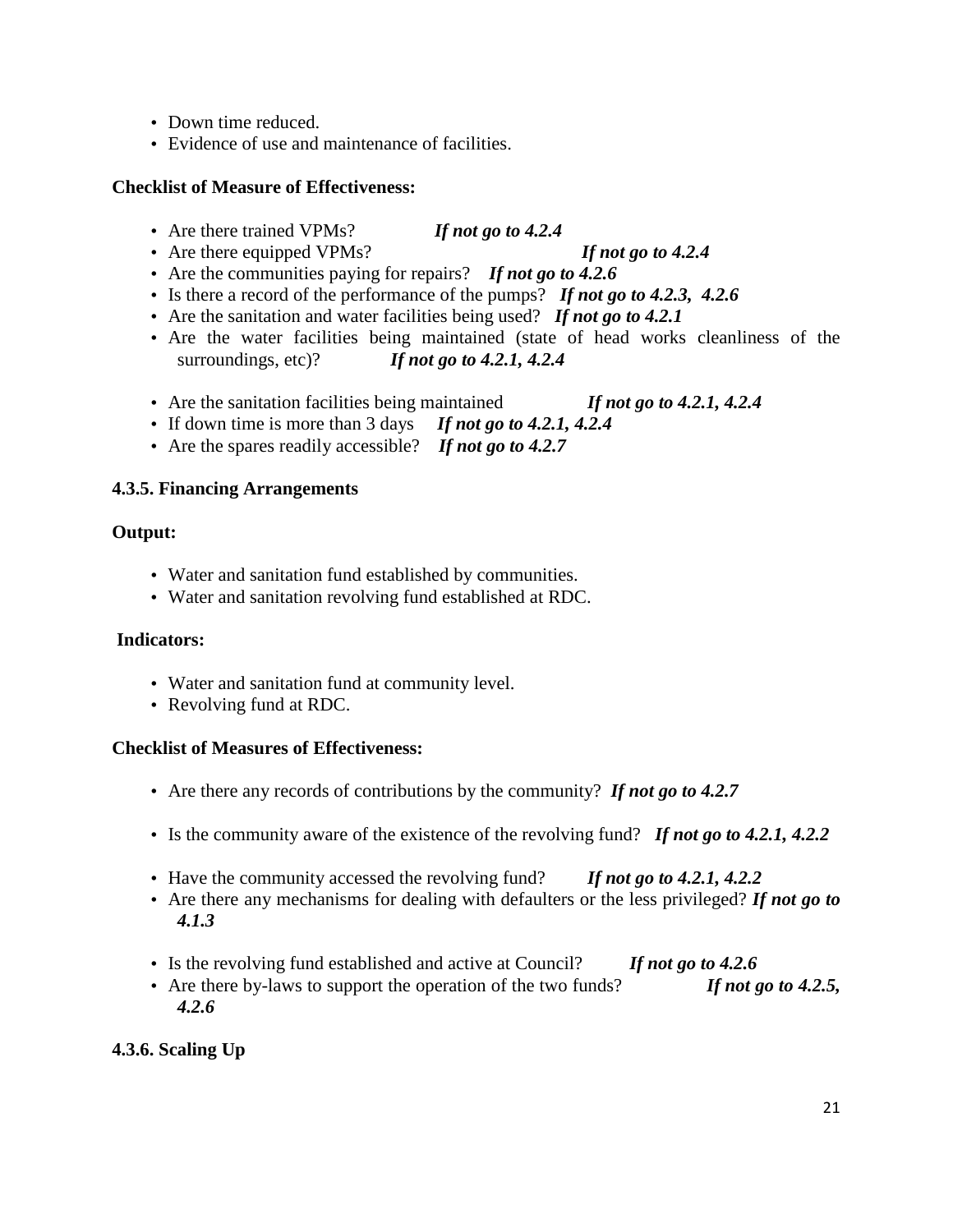A system has been set-up which enables community decision making processes to go on.

• Increased access and enhanced behaviour change through community initiatives.

### **Indicators:**

A situation where there is enhanced decision-making at community level pertaining to development.

- Improved general hygiene.
- Increase in quantities of facilities.

## **Checklist of Measures of Effectiveness:**

- Are there plans for a higher level of service? *If not go to 4.2.5*
- Is there an increase in the number of water and sanitation facilities? *If not go to 4.2.1, 4.2.5*
- Are the facilities being used and maintained? *If not go to 4.2.1*
- Is there a positive change in hygiene behaviour? *If not go to 4.2.1*
- What is the percentage of people who have access to safe water supplies and sanitation services? *If not go to 4.2.5*
- Are there community plans for new facilities? *If not go to 2.4*

## **5.0 General Hints**

## **5.1 Organising a workshop**

- Decide on what the objectives of the workshop are
- Decide on what the workshop outputs should be
- Consult with other stakeholders on the objectives and outputs of the workshop
- Select potential participants and potential facilitators.
- Inform potential participants at least 4 weeks before the date of the workshop
- Organise a suitable venue
- Prepare a workshop programme and wherever possible circulate the draft to key stakeholders 4 weeks in advance
- Prepare support materials and any other documents that are needed for the workshop
- Finalize workshop programme
- Reconfirm venue and participants
- Ensure there is somebody to deal with administrative issues during the workshop
- Organize transport for participants.

## **5.2 Organizing a Technical Training Session**